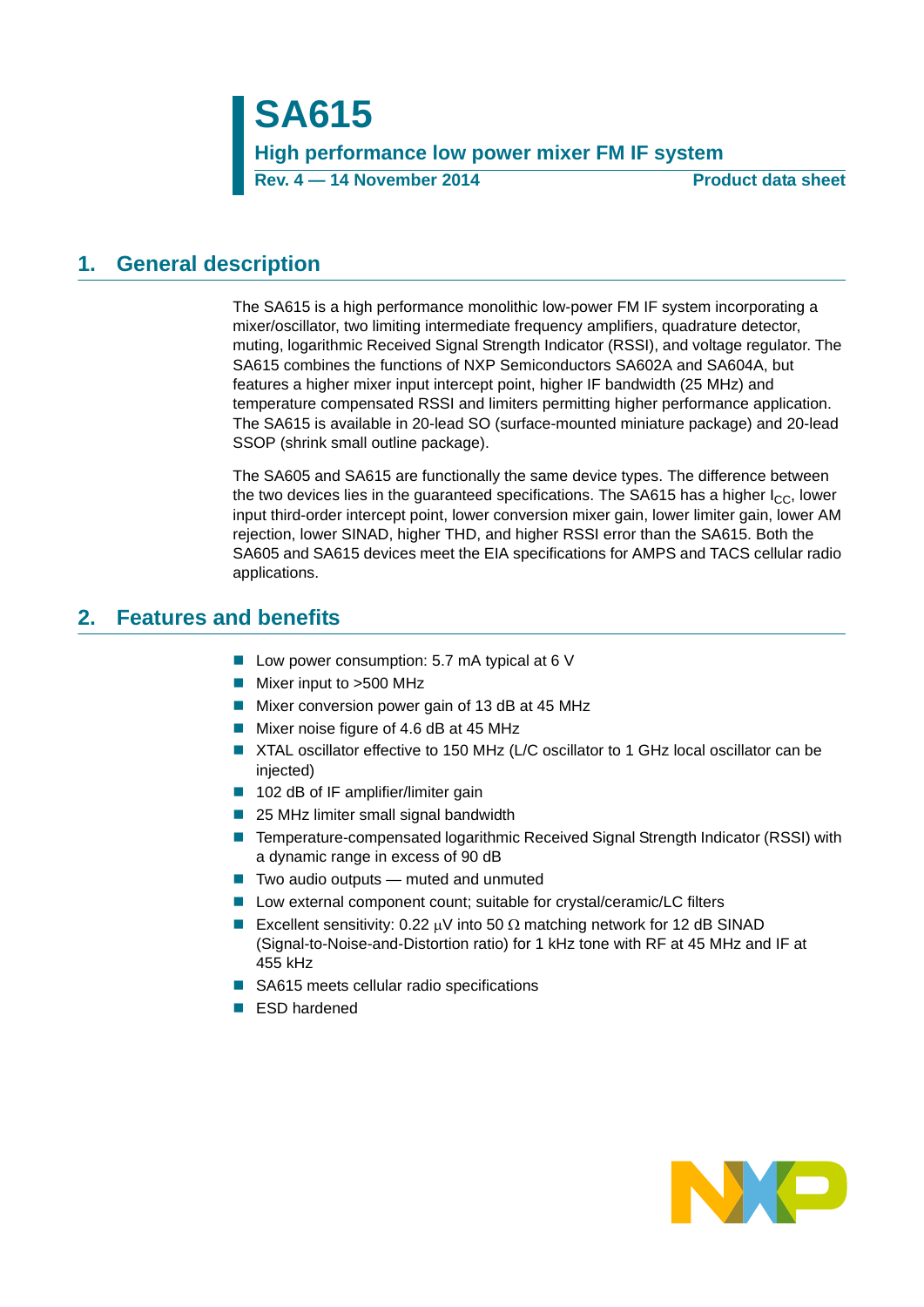# <span id="page-1-0"></span>**3. Applications**

- Cellular radio FM IF
- High performance communications receivers
- Single conversion VHF/UHF receivers
- SCA receivers
- RF level meter
- Spectrum analyzer
- **Instrumentation**
- FSK and ASK data receivers
- Log amps
- **Wideband low current amplification**

# <span id="page-1-1"></span>**4. Ordering information**

### **Table 1. Ordering information**

| <b>Type number</b> | <b>Topside</b> | Package            |                                                                   |                 |  |
|--------------------|----------------|--------------------|-------------------------------------------------------------------|-----------------|--|
|                    | marking        | <b>Name</b>        | <b>Description</b>                                                | Version         |  |
| SA615D/01          | SA615D         | <b>SO20</b>        | plastic small outline package; 20 leads; body width 7.5 mm        | <b>SOT163-1</b> |  |
| SA615DK/01         | SA615DK        | SSOP <sub>20</sub> | plastic shrink small outline package; 20 leads; body width 4.4 mm | <b>SOT266-1</b> |  |

# **4.1 Ordering options**

### <span id="page-1-2"></span>**Table 2. Ordering options**

| Type number | Orderable<br>part number | Package            | <b>Packing method</b>                           | <b>Minimum</b><br>order<br>quantity | <b>Temperature</b>           |
|-------------|--------------------------|--------------------|-------------------------------------------------|-------------------------------------|------------------------------|
| SA615D/01   | SA615D/01,112            | SO <sub>20</sub>   | Standard marking<br>* IC's tube - DSC bulk pack | 1520                                | $T_{amb} = -40$ °C to +85 °C |
|             | SA615D/01,118            | SO <sub>20</sub>   | Reel 13" Q1/T1<br>*Standard mark SMD            | 2000                                | $T_{amb}$ = –40 °C to +85 °C |
| SA615DK/01  | SA615DK/01,112           | SSOP20             | Standard marking<br>* IC's tube - DSC bulk pack | 1350                                | $T_{amb}$ = –40 °C to +85 °C |
|             | SA615DK/01,118           | SSOP <sub>20</sub> | Reel 13" Q1/T1<br>*Standard mark SMD            | 2500                                | $T_{amb}$ = –40 °C to +85 °C |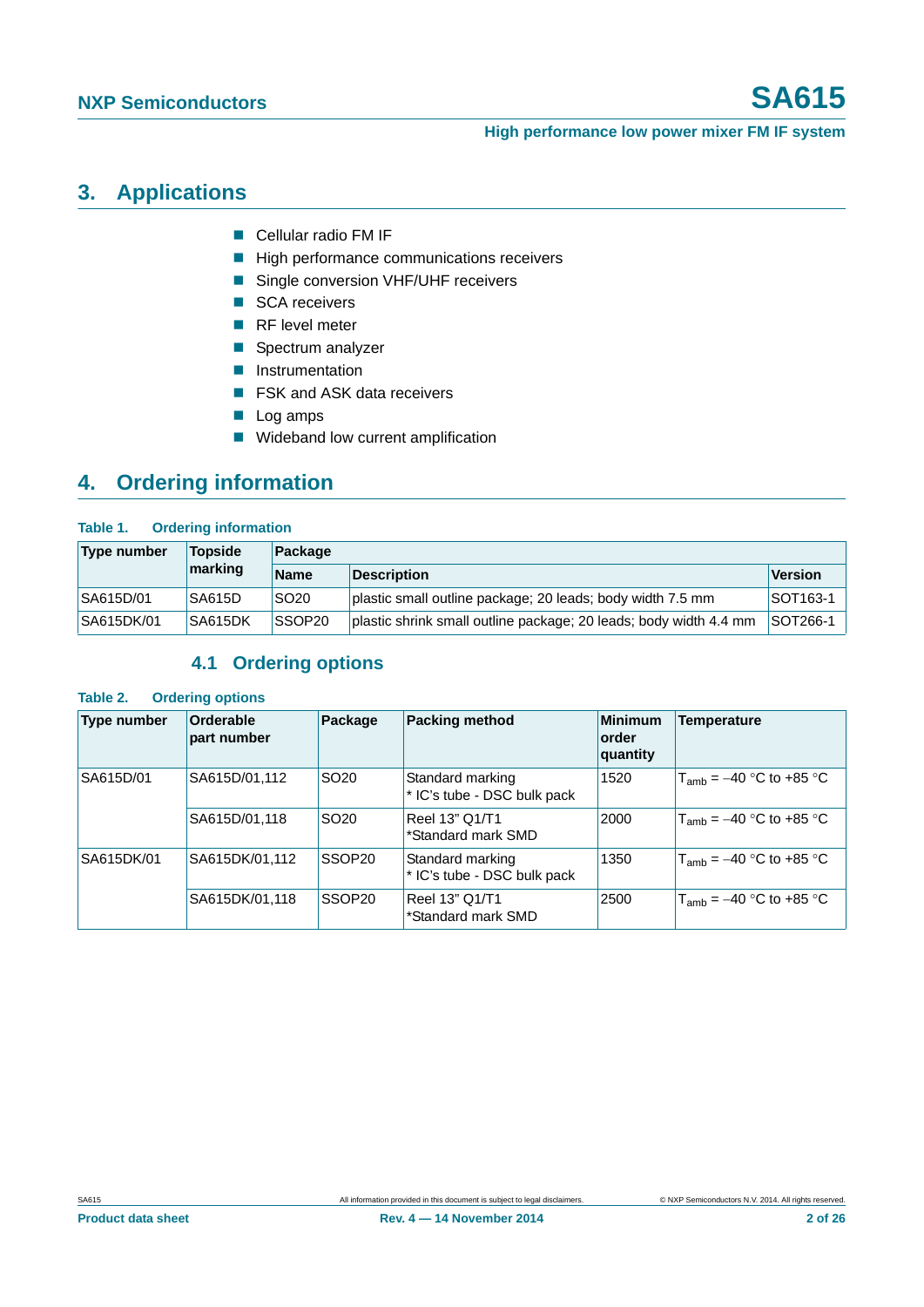# <span id="page-2-0"></span>**5. Block diagram**

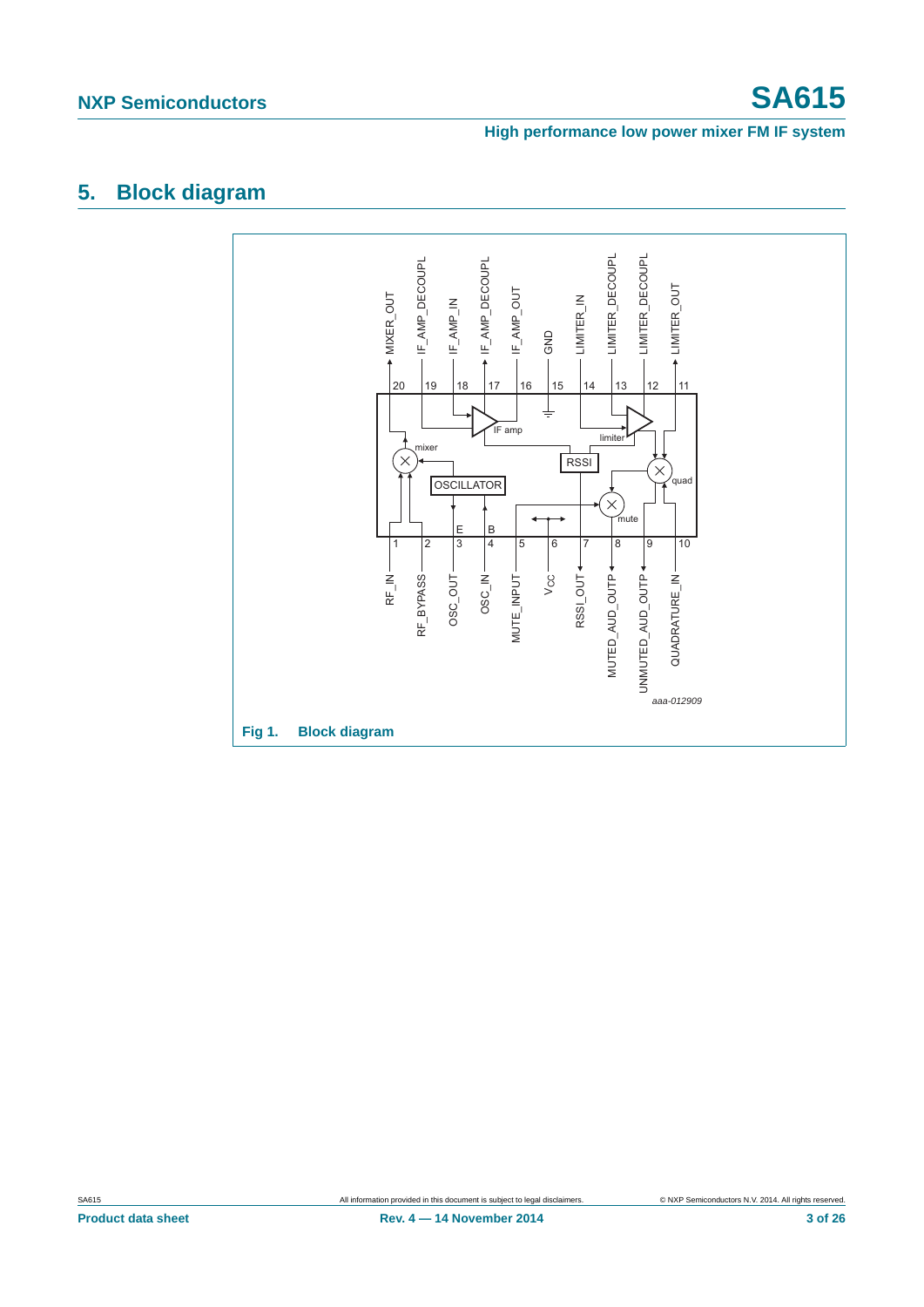# <span id="page-3-1"></span><span id="page-3-0"></span>**6. Pinning information**

## **6.1 Pinning**

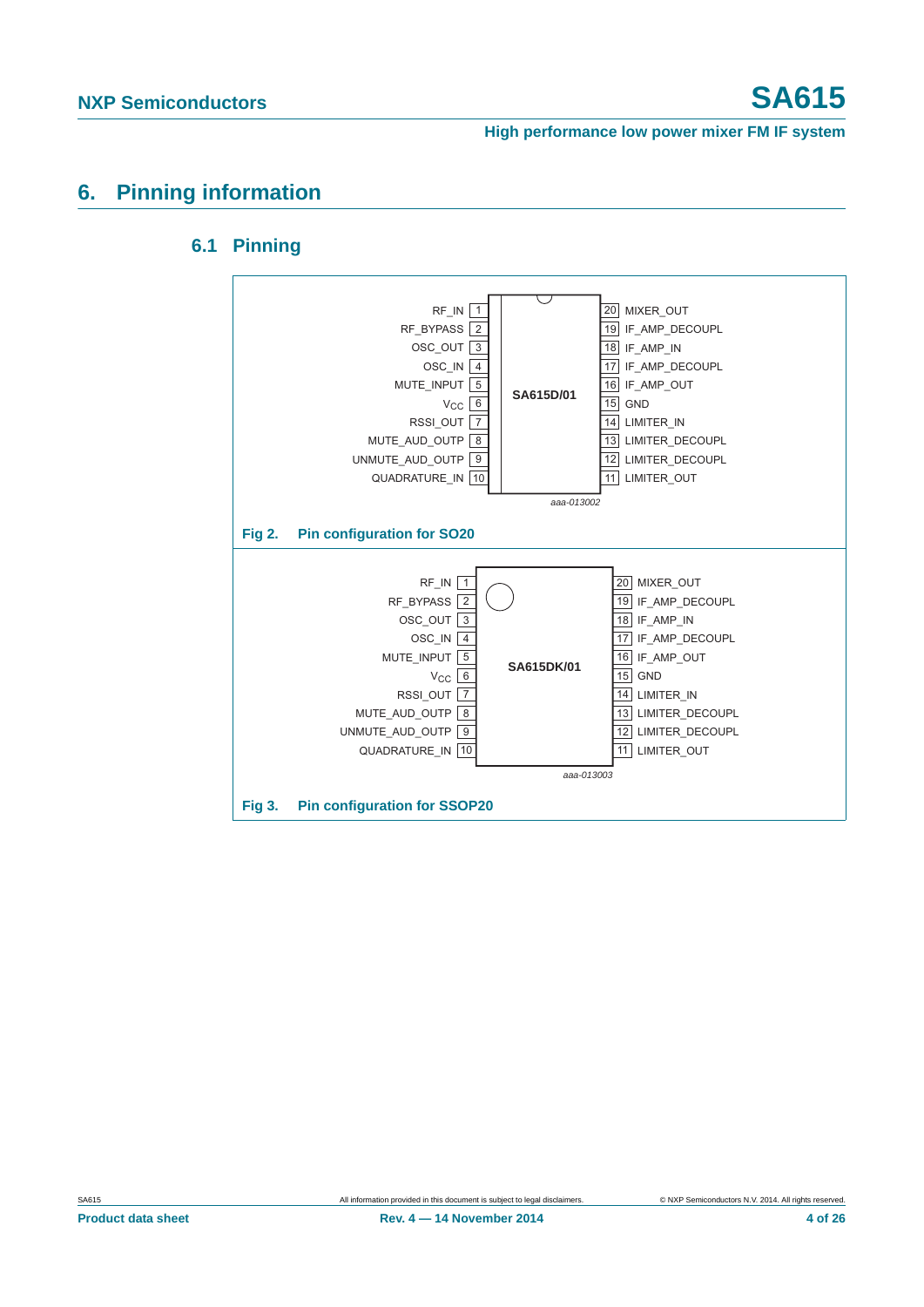# <span id="page-4-0"></span>**6.2 Pin description**

| Table 3.<br><b>Pin description</b> |                |                                    |  |  |
|------------------------------------|----------------|------------------------------------|--|--|
| <b>Symbol</b>                      | Pin            | <b>Description</b>                 |  |  |
| RF_IN                              | 1              | RF input                           |  |  |
| <b>RF BYPASS</b>                   | $\overline{2}$ | RF bypass pin                      |  |  |
| OSC OUT                            | 3              | oscillator output                  |  |  |
| OSC_IN                             | 4              | oscillator input                   |  |  |
| MUTE_INPUT                         | 5              | mute input                         |  |  |
| $V_{\rm CC}$                       | 6              | positive supply voltage            |  |  |
| RSSI OUT                           | 7              | <b>RSSI</b> output                 |  |  |
| MUTED_AUD_OUTP                     | 8              | mute audio output                  |  |  |
| UNMUTED_AUD_OUTP                   | 9              | unmute audio output                |  |  |
| QUADRATURE_IN                      | 10             | quadrature detector input terminal |  |  |
| LIMITER OUT                        | 11             | limiter amplifier output           |  |  |
| LIMITER_DECOUPL                    | 12             | limiter amplifier decoupling pin   |  |  |
| LIMITER_DECOUPL                    | 13             | limiter amplifier decoupling pin   |  |  |
| LIMITER IN                         | 14             | limiter amplifier input            |  |  |
| <b>GND</b>                         | 15             | ground; negative supply            |  |  |
| IF_AMP_OUT                         | 16             | IF amplifier output                |  |  |
| IF_AMP_DECOUPL                     | 17             | IF amplifier decoupling pin        |  |  |
| IF AMP IN                          | 18             | IF amplifier input                 |  |  |
| IF_AMP_DECOUPL                     | 19             | IF amplifier decoupling pin        |  |  |
| MIXER_OUT                          | 20             | mixer output                       |  |  |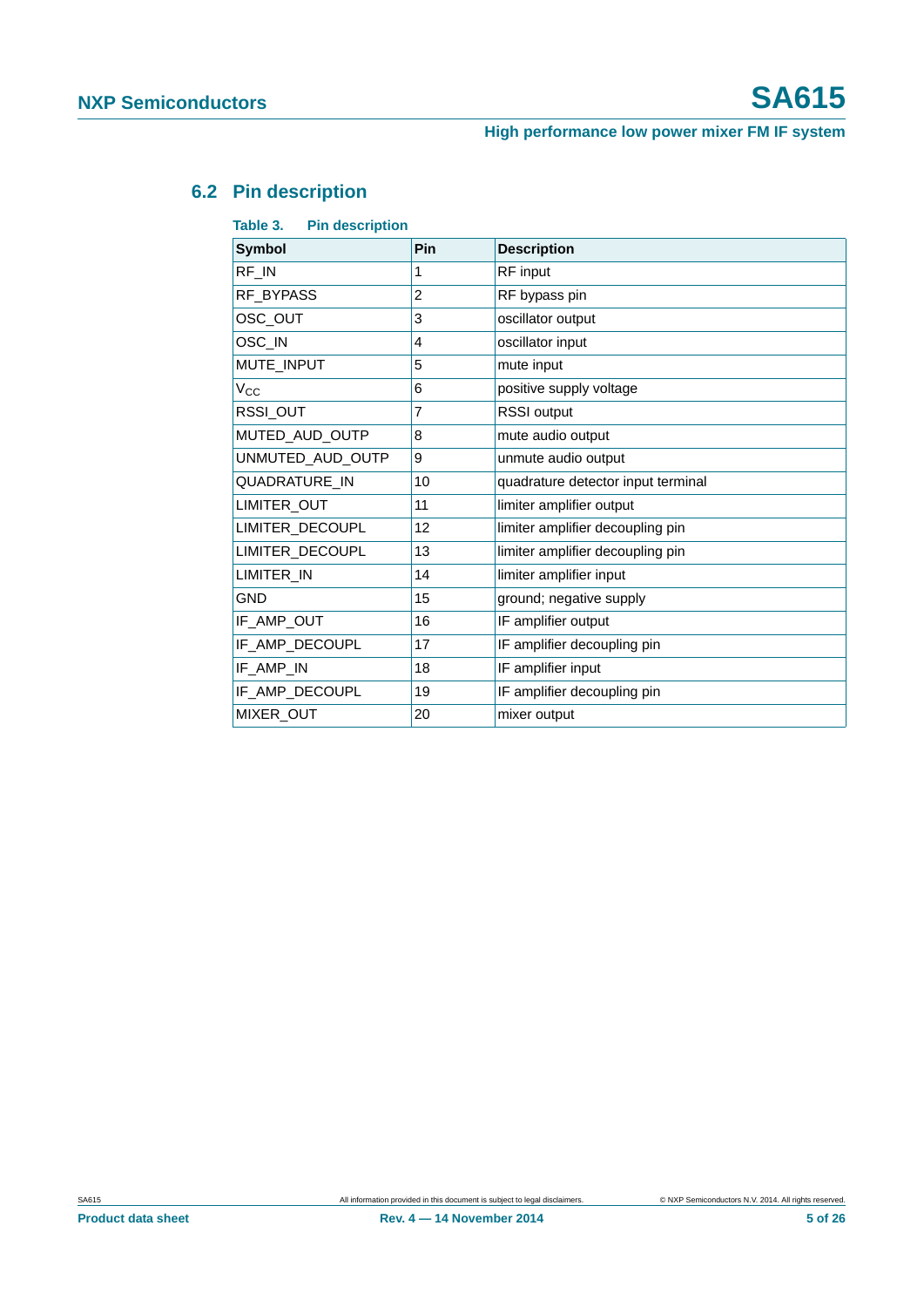# <span id="page-5-0"></span>**7. Limiting values**

|              | Table 4. Limiting values                                           |                   |     |     |      |
|--------------|--------------------------------------------------------------------|-------------------|-----|-----|------|
|              | In accordance with the Absolute Maximum Rating System (IEC 60134). |                   |     |     |      |
| Symbol       | <b>Parameter</b>                                                   | <b>Conditions</b> | Min | Max | Unit |
| $V_{\rm CC}$ | supply voltage                                                     |                   |     |     |      |

# <span id="page-5-1"></span>**8. Thermal characteristics**

| Table 5.      | <b>Thermal characteristics</b> |                     |     |      |
|---------------|--------------------------------|---------------------|-----|------|
| <b>Symbol</b> | <b>Parameter</b>               | <b>Conditions</b>   | Typ | Unit |
| $Z_{th(i-a)}$ | transient thermal impedance    | SA615D/01 (SO20)    | 90  | K/W  |
|               | from junction to ambient       | SA615DK/01 (SSOP20) | 117 | K/W  |

 $T_{\text{stg}}$  storage temperature  $-65$  +150  $\degree$ C  $T_{amb}$  ambient temperature operating  $-40$  +85  $\degree$ C

# <span id="page-5-2"></span>**9. Static characteristics**

## **Table 6. Static characteristics**

 $V_{CC}$  = +6 V;  $T_{amb}$  = 25 °C; unless specified otherwise.

| Symbol        | <b>Parameter</b>  | <b>Conditions</b> | Min  | <b>Typ</b>               | <b>Max</b>               | Unit |
|---------------|-------------------|-------------------|------|--------------------------|--------------------------|------|
| $V_{\rm CC}$  | supply voltage    |                   | .4.5 | $\overline{\phantom{a}}$ | 8.0                      |      |
| $_{\rm{lcc}}$ | supply current    |                   |      | 5.7                      | 7.4                      | mA   |
| $V_{th}$      | threshold voltage | mute switch-on    | 1.7  |                          | $\overline{\phantom{a}}$ |      |
|               |                   | mute switch-off   | -    | $\overline{\phantom{a}}$ | 1.0                      |      |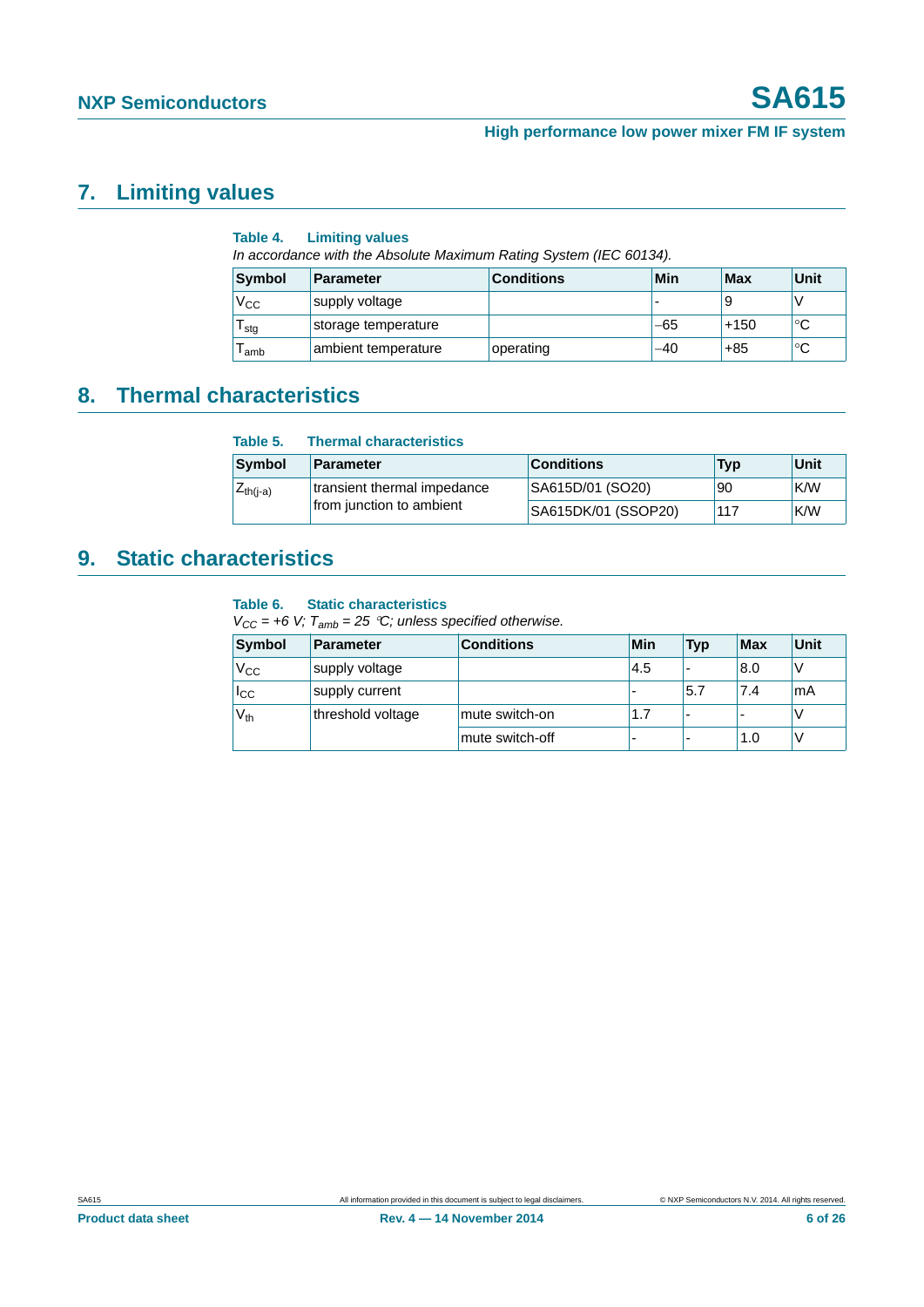# <span id="page-6-0"></span>**10. Dynamic characteristics**

### **Table 7. Dynamic characteristics**

 $T_{amb}$  = 25 °C;  $V_{CC}$  = +6 V; unless specified otherwise. RF frequency = 45 MHz + 14.5 dBV RF input step-up. *IF frequency = 455 kHz; R17 = 5.1 kΩ; RF level = -45 dBm; FM modulation = 1 kHz with*  $\pm 8$  *kHz peak deviation. Audio output with C-message weighted filter and de-emphasis capacitor. Test circuit [Figure 7](#page-12-0). The parameters listed below*  are tested using automatic test equipment to assure consistent electrical characteristics. The limits do not represent the *ultimate performance limits of the device. Use of an optimized RF layout improves many of the listed parameters.*

| <b>Symbol</b>                    | <b>Parameter</b>                                | <b>Conditions</b>                                                                    | <b>Min</b>     | <b>Typ</b> | <b>Max</b>     | Unit       |
|----------------------------------|-------------------------------------------------|--------------------------------------------------------------------------------------|----------------|------------|----------------|------------|
|                                  | Mixer/oscillator section (external LO = 300 mV) |                                                                                      |                |            |                |            |
| $f_i$                            | input frequency                                 |                                                                                      |                | 500        |                | MHz        |
| $f_{\rm osc}$                    | oscillator frequency                            |                                                                                      |                | 150        |                | <b>MHz</b> |
| <b>NF</b>                        | noise figure                                    | at 45 MHz                                                                            |                | 5.0        |                | dB         |
| IP3 <sub>i</sub>                 | input third-order intercept point               | $FL1 = 45.0$ MHz; $FL2 = 45.06$ MHz                                                  | $\overline{a}$ | $-12$      |                | dBm        |
| $G_{p(\text{conv})}$             | conversion power gain                           | matched 14.5 dBV step-up                                                             | 8.0            | 13         |                | dB         |
|                                  |                                                 | 50 $\Omega$ source                                                                   |                | $-1.7$     |                | dB         |
| $R_{i(RF)}$                      | RF input resistance                             | single-ended input                                                                   | 3.0            | 4.7        |                | kΩ         |
| $C_{i(RF)}$                      | RF input capacitance                            |                                                                                      |                | 3.5        | 4.0            | pF         |
| $R_{o(mix)}$                     | mixer output resistance                         | MIXER_OUT pin                                                                        | 1.25           | 1.50       |                | kΩ         |
| <b>IF section</b>                |                                                 |                                                                                      |                |            |                |            |
| $G_{amp(IF)}$                    | IF amplifier gain                               | 50 $\Omega$ source                                                                   |                | 39.7       |                | dB         |
| $G_{\text{lim}}$                 | limiter gain                                    | 50 $\Omega$ source                                                                   |                | 62.5       |                | dB         |
| $P_{i(IF)}$                      | IF input power                                  | for -3 dB input limiting sensitivity;<br>$R17 = 5.1 k\Omega$ ; test at IF_AMP_IN pin |                | $-109$     |                | dBm        |
| $\alpha_{AM}$                    | AM rejection                                    | 80 % AM 1 kHz                                                                        | 25             | 33         | 43             | dB         |
|                                  | audio level                                     | RMS value; R10 = 100 k $\Omega$ ;<br>15 nF de-emphasis                               | 60             | 150        | 260            | mV         |
|                                  | unmuted audio level                             | R11 = 100 k $\Omega$ ; 150 pF de-emphasis                                            | $\overline{a}$ | 530        | $\overline{a}$ | mV         |
| <b>SINAD</b>                     | signal-to-noise-and-distortion ratio            | RF level -118 dB                                                                     |                | 12         |                | dB         |
| <b>THD</b>                       | total harmonic distortion                       |                                                                                      | -30            | $-42$      |                | dВ         |
| S/N                              | signal-to-noise ratio                           | no modulation for noise                                                              |                | 68         |                | dB         |
| $V_{o(RSSI)}$                    | RSSI output voltage                             | $[1]$<br>IF; R9 = 100 k $\Omega$                                                     |                |            |                |            |
|                                  |                                                 | IF level $= -118$ dBm                                                                | 0              | 160        | 800            | mV         |
|                                  |                                                 | IF level $= -68$ dBm                                                                 | 1.7            | 2.5        | 3.3            | V          |
|                                  |                                                 | IF level $= -18$ dBm                                                                 | 3.6            | 4.8        | 5.8            | V          |
| $\alpha$ <sub>RSSI</sub> (range) | RSSI range                                      | $R9 = 100 k\Omega$ ; IF_AMP_OUT pin                                                  |                | 80         |                | dB         |
| $\Delta \alpha_{\text{RSSI}}$    | <b>RSSI</b> variation                           | $R9 = 100 k\Omega$ ; IF_AMP_OUT pin                                                  |                | ±2         |                | dB         |
| $Z_{i(IF)}$                      | IF input impedance                              |                                                                                      | 1.40           | 1.6        |                | $k\Omega$  |
| $Z_{O( F)}$                      | IF output impedance                             |                                                                                      | 0.85           | 1.0        |                | kΩ         |
| $Z_{i(lim)}$                     | limiter input impedance                         |                                                                                      | 1.40           | 1.6        |                | kΩ         |
| $R_{o}$                          | output resistance                               | unmuted audio                                                                        |                | 58         |                | kΩ         |
|                                  |                                                 | muted audio                                                                          |                | 58         |                | $k\Omega$  |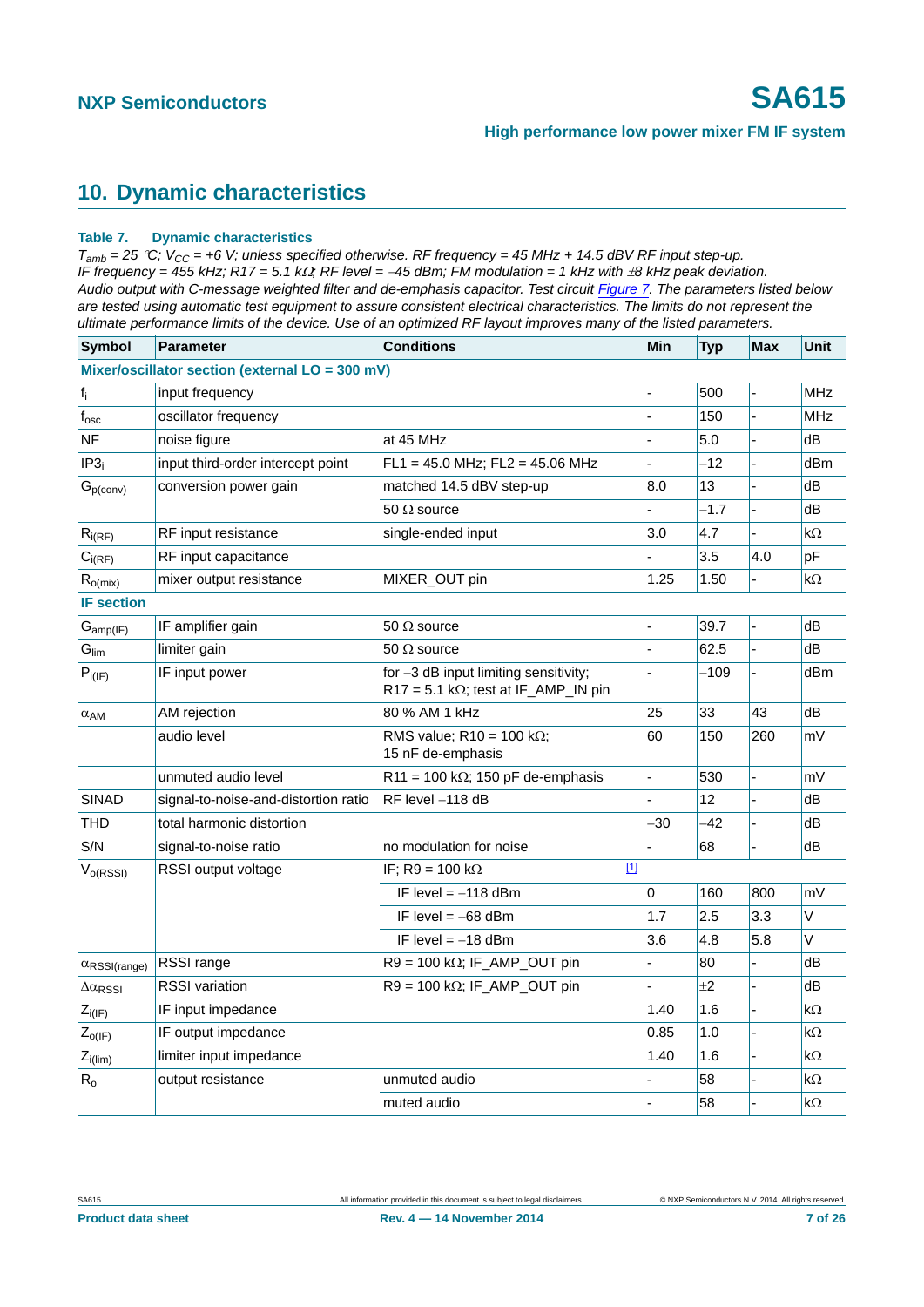### **Table 7. Dynamic characteristics** *…continued*

 $T_{amb}$  = 25 °C;  $V_{CC}$  = +6 V; unless specified otherwise. RF frequency = 45 MHz + 14.5 dBV RF input step-up. *IF frequency = 455 kHz; R17 = 5.1 kQ; RF level = -45 dBm; FM modulation = 1 kHz with*  $\pm 8$  *kHz peak deviation. Audio output with C-message weighted filter and de-emphasis capacitor. Test circuit Figure 7. The parameters listed below are tested using automatic test equipment to assure consistent electrical characteristics. The limits do not represent the ultimate performance limits of the device. Use of an optimized RF layout improves many of the listed parameters.*

| Symbol                             | Parameter                  | <b>Conditions</b>                                    | Min | <b>Typ</b> | Max | Unit |
|------------------------------------|----------------------------|------------------------------------------------------|-----|------------|-----|------|
| <b>RF/IF section (internal LO)</b> |                            |                                                      |     |            |     |      |
|                                    | unmuted audio level        | RMS value; $V_{CC}$ = 4.5 V;<br>$RF level = -27$ dBm |     | 450        |     | mV   |
| $V_{O(RSSI)}$                      | <b>RSSI</b> output voltage | system; $V_{CC} = 4.5 V$ ;<br>$RF$ level = -27 dBm   |     | 4.3        |     |      |

<span id="page-7-0"></span>[1] The generator source impedance is 50  $\Omega$ , but the SA615 input impedance at pin 18 (IF\_AMP\_IN) is 1500  $\Omega$ . As a result, IF level refers to the actual signal that enters the SA615 input (pin 8, MUTED\_AUD\_OUTP) which is about 21 dB less than the 'available power' at the generator.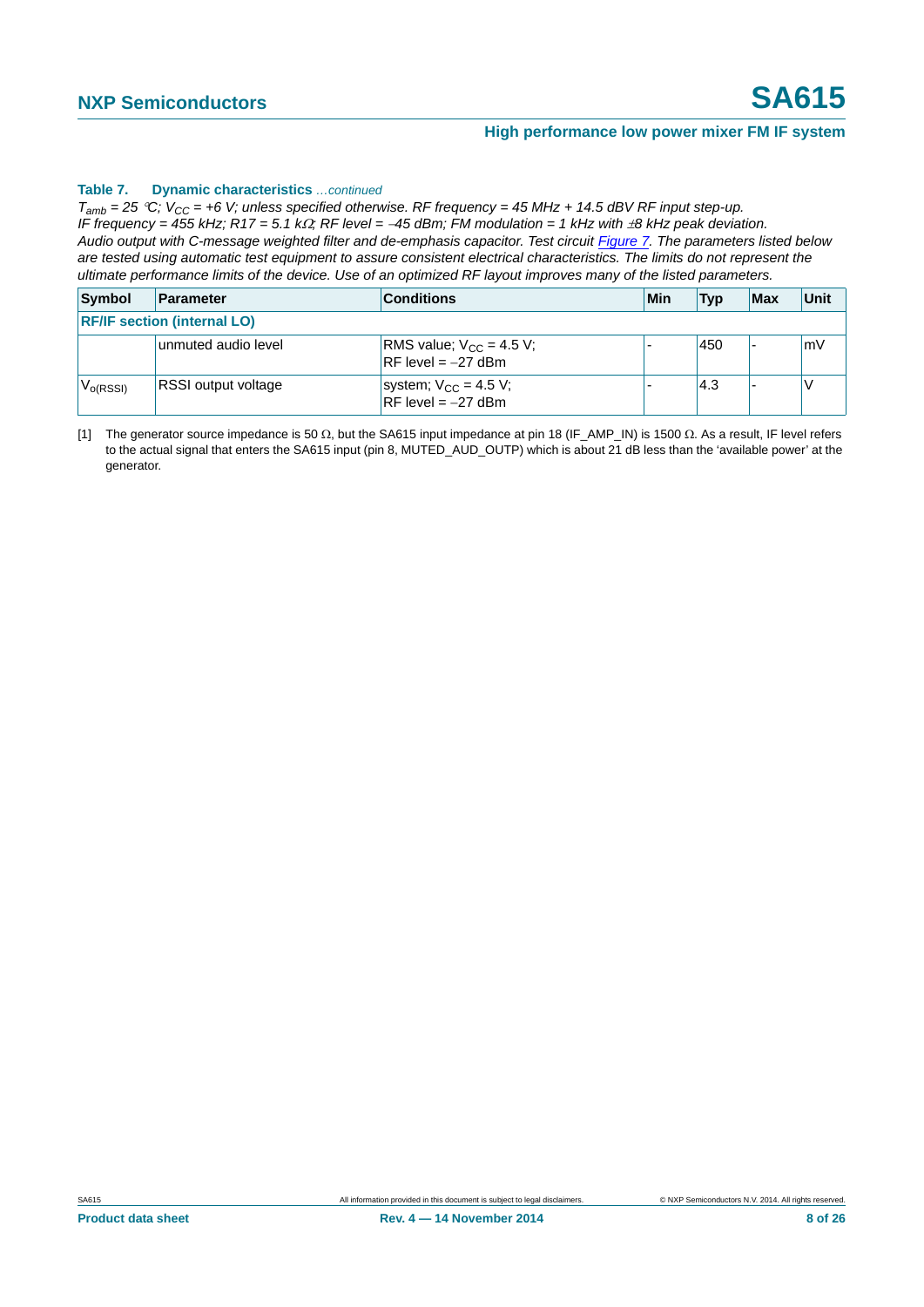# <span id="page-8-1"></span>**11. Application information**

<span id="page-8-0"></span>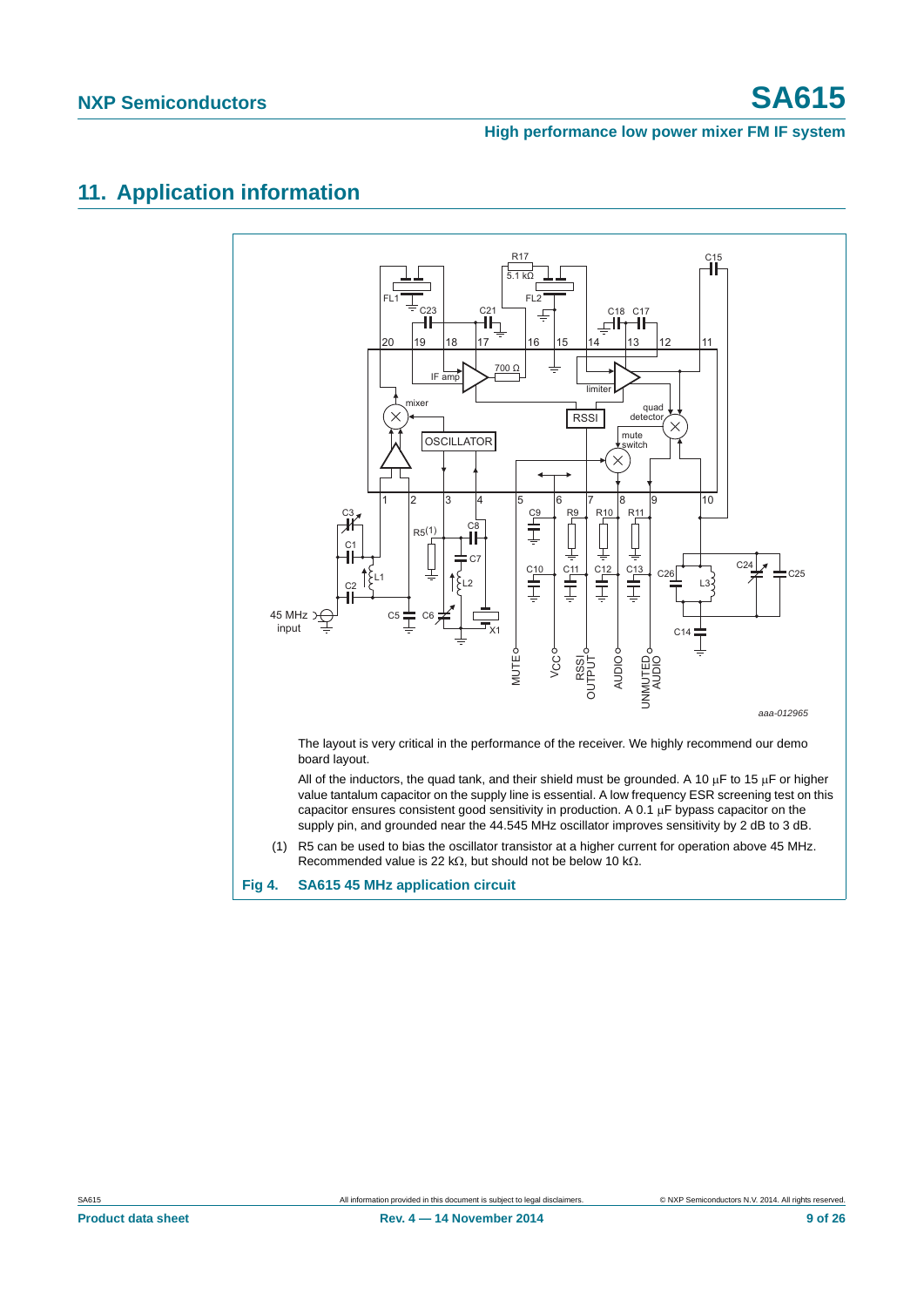| Component                     | <b>Value</b>           | <b>Description</b>                                   | Package                      | <b>Part number</b> |
|-------------------------------|------------------------|------------------------------------------------------|------------------------------|--------------------|
| C <sub>1</sub>                | 33 pF                  | NPO ceramic                                          | C0805K                       | 445-127x-1-ND      |
| C <sub>2</sub>                | 220 pF                 | NPO ceramic                                          | C0805K                       | 445-7484-6-ND      |
| C <sub>3</sub>                | 5 pF to 30 pF          | NPO ceramic; Murata TZC3P300A 110R00                 | <b>TRIMCAP</b>               | 490-1994-2-ND      |
| C <sub>5</sub>                | 100 nF $\pm$ 10 %      | 100 nF $\pm$ 10 % monolithic ceramic                 | C0805K                       | 311-1036-1-ND      |
| C <sub>6</sub>                | 5 pF to 30 pF          | NPO ceramic; Murata TZC3P300A 110R00                 | <b>TRIMCAP</b>               | 490-1994-2-ND      |
| C7                            | 1nF                    | ceramic                                              | C0805K                       | 399-3293-1-ND      |
| C <sub>8</sub>                | 10pF                   | NPO ceramic                                          | C0805K                       | 490-1994-2-ND      |
| C <sub>9</sub>                | 100 nF $\pm$ 10 %      | monolithic ceramic                                   | C0805K                       | 311-1036-1-ND      |
| $C10$ <sup>[1]</sup>          | 22 µF                  | tantalum                                             | C1812                        | 478-3117-1-ND      |
| C11                           | 100 nF $\pm$ 10 %      | monolithic ceramic                                   | C0805K                       | 311-1036-1-ND      |
| C <sub>12</sub>               | 15 nF $\pm$ 10 %       | ceramic                                              | C0805K                       | 399-1161-1-ND      |
| C <sub>13</sub>               | 150 pF $\pm$ 2 %       | N1500 ceramic                                        | C0805K                       | 399-1125-1-ND      |
| C14                           | 100 nF $\pm$ 10 %      | monolithic ceramic                                   | C0805K                       | 311-1036-1-ND      |
| C <sub>15</sub>               | 10.0 pF                | NPO ceramic                                          | C0805K                       | 311-1036-1-ND      |
| C <sub>17</sub>               | 100 nF $\pm$ 10 %      | monolithic ceramic                                   | C0805K                       | 311-1036-1-ND      |
| C18                           | 100 nF $\pm$ 10 %      | monolithic ceramic                                   | C0805K                       | 311-1036-1-ND      |
| C <sub>21</sub>               | 100 nF $\pm$ 10 %      | monolithic ceramic                                   | C0805K                       | 311-1036-1-ND      |
| C <sub>23</sub>               | 100 nF $\pm$ 10 %      | monolithic ceramic                                   | C0805K                       | 311-1036-1-ND      |
| C <sub>24</sub>               | 5 pF to 30 pF trim     | NPO ceramic; Murata TZC3P300A 110R00                 | <b>TRIMCAP</b>               | 490-1994-2-ND      |
| C <sub>25</sub>               | 470 pF                 | monolithic ceramic                                   | C0805K                       |                    |
| C <sub>26</sub>               | 39 pF                  | monolithic ceramic                                   | C0805K                       |                    |
| CN <sub>1</sub>               |                        | 8-pin header                                         | MA08-1                       | 399-8083-10ND      |
| CN <sub>2</sub>               |                        | <b>BU-SMA-H</b>                                      | J502-ND-142-<br>0701-881/886 | 520-142-0701-881   |
| FL1, FL2 <sup>[2]</sup>       |                        | ceramic filter;<br>Murata CFUKF455KB4X or equivalent | surface mount                | CFUKF455KB4X-R0    |
| L1                            | 330 nH                 | Coilcraft 1008CS-331                                 | WE-KI_1008_B                 | 1008CS-331         |
| L2                            | $1.2 \mu H$            | fixed inductor Coilcraft 1008CS-122XKLC              | WE-KI_1008_B                 | 1008CS-122         |
| L <sub>3</sub>                | 220 µH                 | fixed inductor                                       | WE-GF_L                      | 1812LS-224XJB      |
| R <sub>9</sub>                | 100 k $\Omega$ ± 1 %   | 1/4 W metal film                                     | R0603                        | 311-100KCRCT-ND    |
| R <sub>10<sup>[3]</sup></sub> | 100 k $\Omega$ ± 1 %   | 1/4 W metal film                                     | C0805K                       | 311-100KCRCT-ND    |
| R <sub>11</sub> [3]           | 100 k $\Omega \pm 1$ % | 1/4 W metal film                                     | C0805K                       | 311-100KCRCT-ND    |
| R <sub>17</sub>               | 5.1 k $\Omega \pm 5$ % | 1/4 W carbon composition                             | C0805K                       | 311-5.10KCRDKR-ND  |
| U1                            |                        | SA605DK                                              | TSSOP20                      | 568-2087-5-nd      |
| X1                            | 44.545 MHz             | resonant 3rd-overtone crystal                        | $UM-1$                       | 49HC/11453         |

### <span id="page-9-3"></span>**Table 8. SA615 application component list**

<span id="page-9-0"></span>[1] This value can be reduced when a battery is the power source.

<span id="page-9-1"></span>[2] The ceramic filters can be 30 kHz SFG455A3s made by Murata, which have 30 kHz IF bandwidth (they come in blue), or 16 kHz CFU455Ds, also made by Murata (they come in black). All of our specifications and testing are done with the more wideband filter.

<span id="page-9-2"></span>[3] Optional.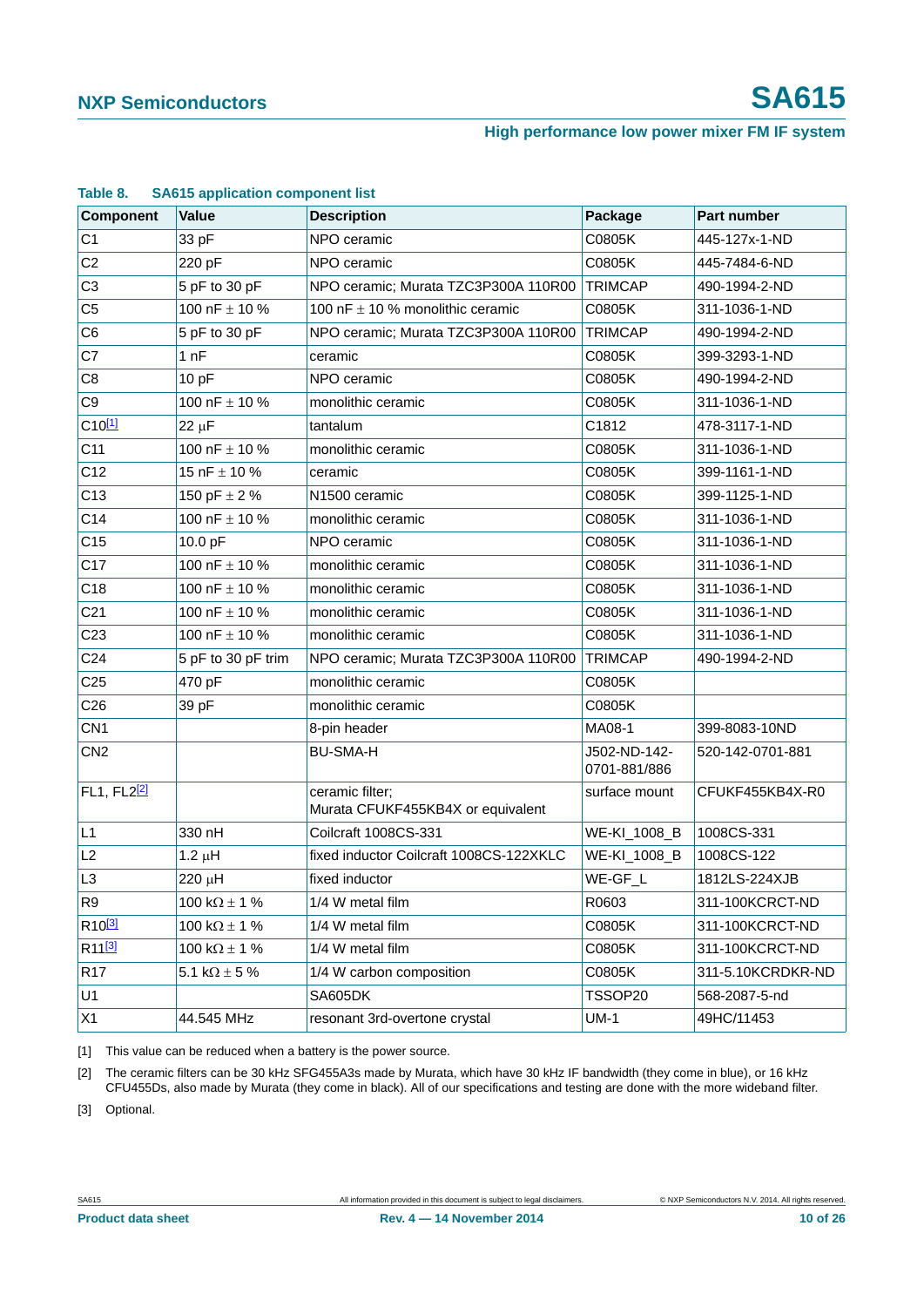

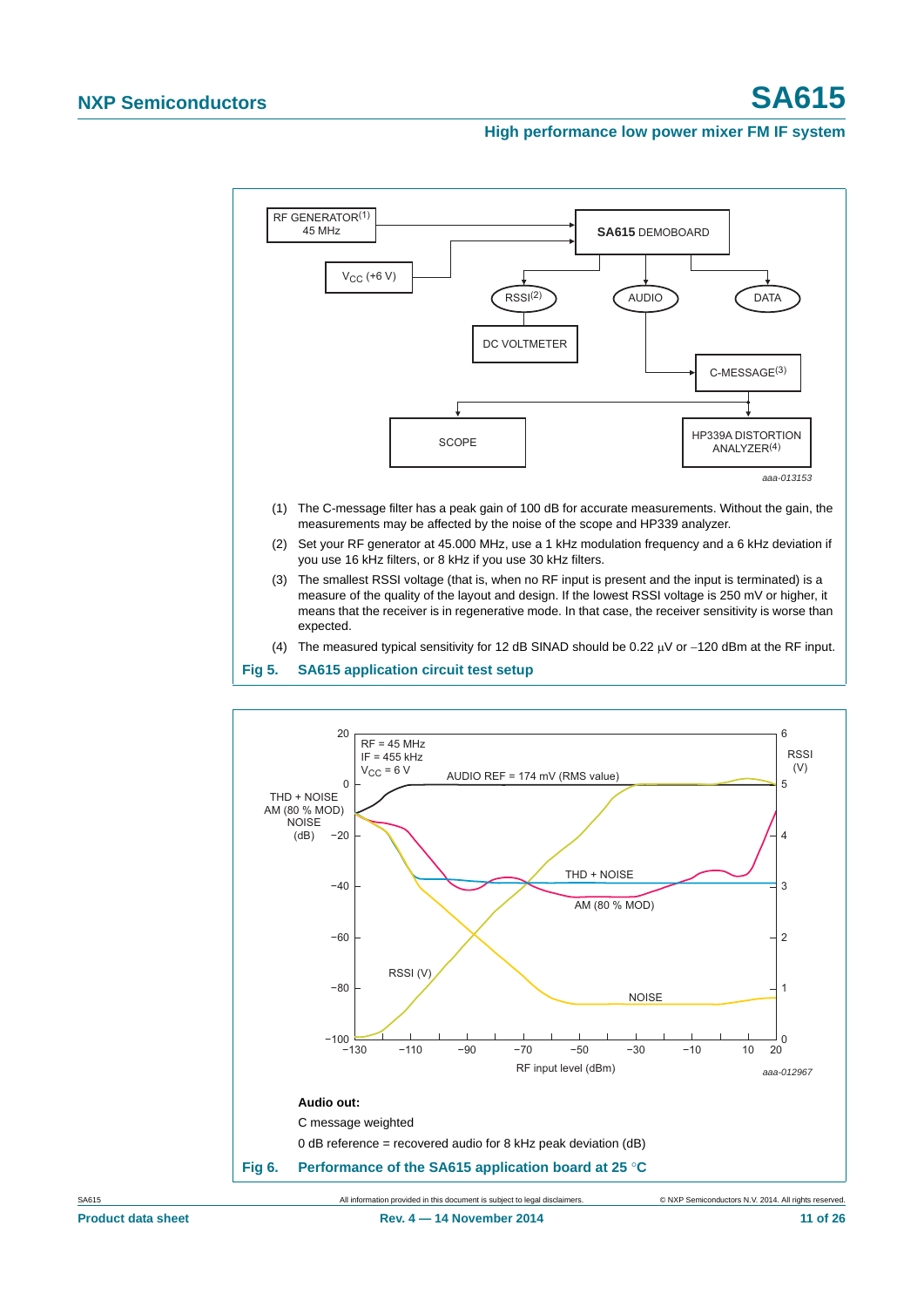## <span id="page-11-0"></span>**11.1 Circuit description**

The SA615 is an IF signal processing system suitable for second IF or single conversion systems with input frequency as high as 1 GHz. The bandwidth of the IF amplifier is about 40 MHz, with 39.7 dB of gain from a 50  $\Omega$  source. The bandwidth of the limiter is about 28 MHz with about 62.5 dB of gain from a 50  $\Omega$  source. However, the gain/bandwidth distribution is optimized for 455 kHz, 1.5 k $\Omega$  source applications. The overall system is well-suited to battery operation as well as high-performance and high-quality products of all types.

The input stage is a Gilbert cell mixer with oscillator. Typical mixer characteristics include a noise figure of 5 dB, conversion gain of 13 dB, and input third-order intercept of 10 dBm. The oscillator operates in excess of 1 GHz in L/C tank configurations. Hartley or Colpitts circuits can be used up to 100 MHz for crystal configurations. Butler oscillators are recommended for crystal configurations up to 150 MHz.

The output of the mixer is internally loaded with a 1.5  $k\Omega$  resistor, permitting direct connection to a 455 kHz ceramic filter. The input resistance of the limiting IF amplifiers is also 1.5 k $\Omega$ . With most 455 kHz ceramic filters and many crystal filters, no impedance matching network is necessary. To achieve optimum linearity of the log signal strength indicator, there must be a 12 dBV insertion loss between the first and second IF stages. If the IF filter or inter-stage network does not cause 12 dBV insertion loss, a fixed or variable resistor can be added between the first IF output (pin 16, IF\_AMP\_OUT) and the inter-stage network.

The signal from the second limiting amplifier goes to a Gilbert cell quadrature detector. One port of the Gilbert cell is internally driven by the IF. The other output of the IF is AC-coupled to a tuned quadrature network. This signal, which now has a  $90^\circ$  phase relationship to the internal signal, drives the other port of the multiplier cell.

Overall, the IF section has a gain of 90 dB. For operation at intermediate frequencies greater than 455 kHz, special care must be given to layout, termination, and inter-stage loss to avoid instability.

The demodulated output of the quadrature detector is available at two pins, one continuous and one with a mute switch. Signal attenuation with the mute activated is greater than 60 dB. The mute input is very high-impedance and is compatible with CMOS or TTL levels.

A log signal strength completes the circuitry. The output range is greater than 90 dB and is temperature compensated. This log signal strength indicator exceeds the criteria for AMPS or TACS cellular telephone.

**Remark:**  $dBV = 20log V<sub>0</sub> / V<sub>1</sub>$ .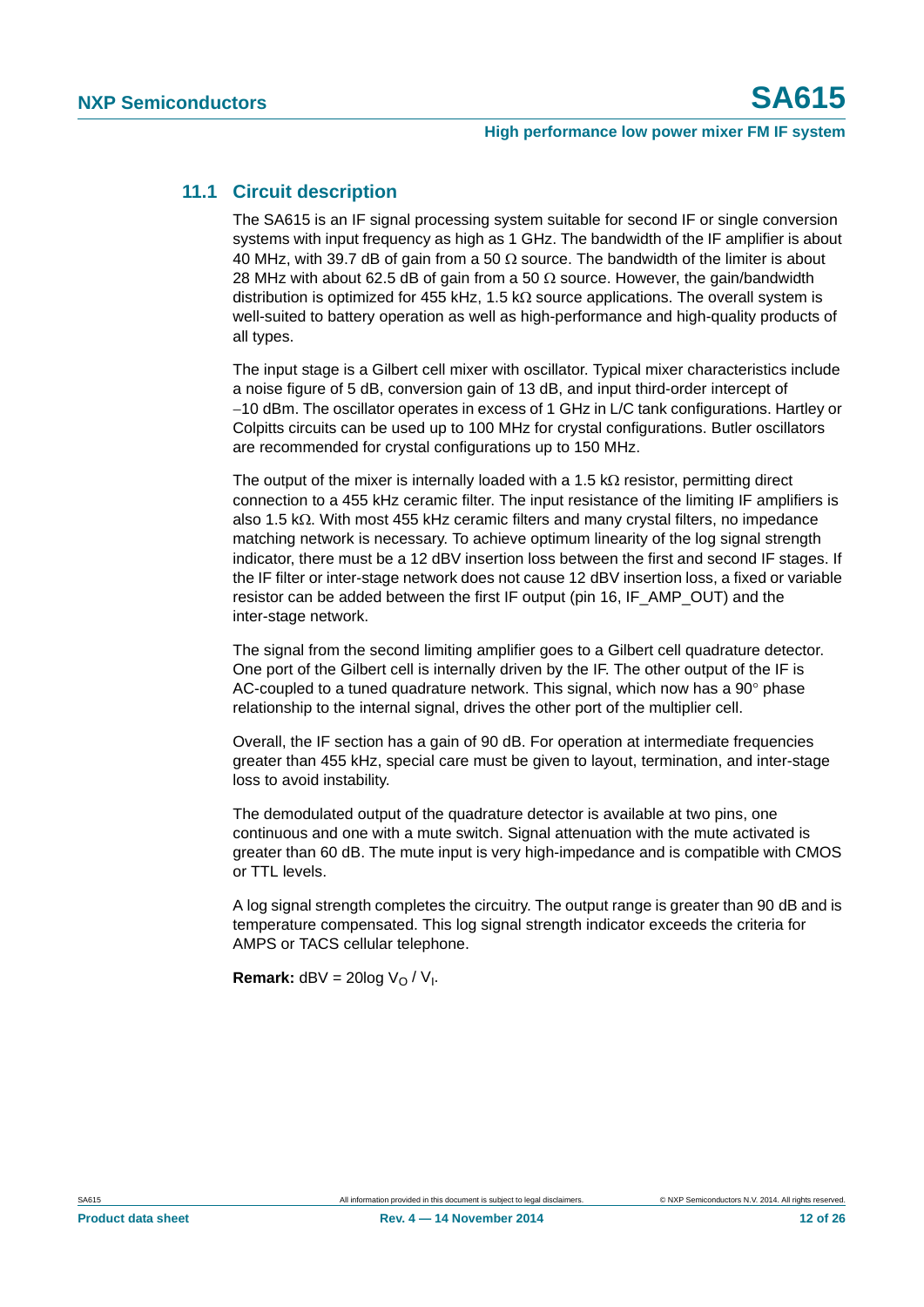# <span id="page-12-1"></span>**12. Test information**

<span id="page-12-0"></span>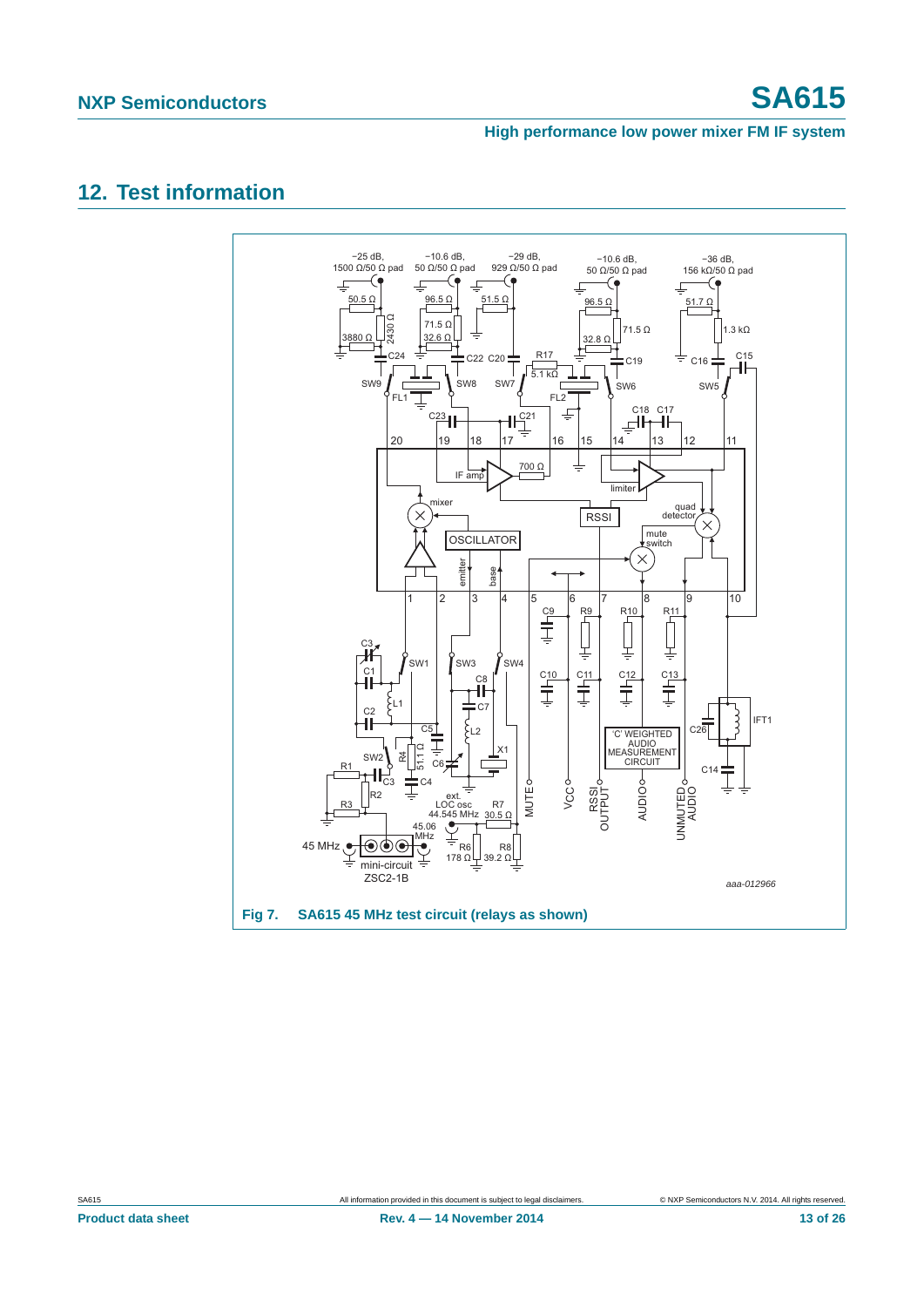| <b>Component</b>                        | <b>Description</b>                                                 |
|-----------------------------------------|--------------------------------------------------------------------|
| C <sub>1</sub>                          | 33 pF NPO ceramic                                                  |
| C <sub>2</sub>                          | 180 pF NPO ceramic                                                 |
| C <sub>3</sub> , C <sub>6</sub>         | 5 pF to 30 pF variable capacitor; Murata TZC3P300A 110R00          |
| C5, C9, C11, C14, C17,<br>C18, C21, C23 | 100 nF $\pm$ 10 % monolithic ceramic                               |
| C <sub>7</sub>                          | 1 nF ceramic                                                       |
| C8, C15                                 | 10 pF NPO ceramic                                                  |
| $C10^{[1]}$                             | $6.8 \mu$ F tantalum (minimum)                                     |
| C <sub>12</sub>                         | 15 nF $\pm$ 10 % ceramic                                           |
| C13                                     | 150 pF $\pm$ 2 % N1500 ceramic                                     |
| C <sub>26</sub>                         | 390 pF $\pm$ 10 % monolithic ceramic                               |
| FL <sub>1</sub>                         | ceramic filter Murata SFG455A3 or equivalent                       |
| FL <sub>2</sub>                         |                                                                    |
| IFT <sub>1</sub>                        | 330 µH variable shielded inductor, Toko 836AN-0129Z                |
| L1                                      | 330 nH Coilcraft 1008CS-331                                        |
| L2                                      | 1.2 µH Coilcraft 1008CS-122                                        |
| X1                                      | 44.545 MHz 3rd Overtone series resonant crystal in the HC-49U case |
| R <sub>9</sub>                          | 100 k $\Omega$ ± 1 % 1/4 W metal film                              |
| R10, R11                                | 100 k $\Omega$ ± 1 % 1/4 W metal film (optional)                   |
| R <sub>17</sub>                         | 5.1 k $\Omega$ ± 5 % 1/4 W carbon composition                      |

| Table 9. |  | Automatic test circuit component list |
|----------|--|---------------------------------------|
|          |  |                                       |

<span id="page-13-0"></span>[1] This value can be reduced when a battery is the power source.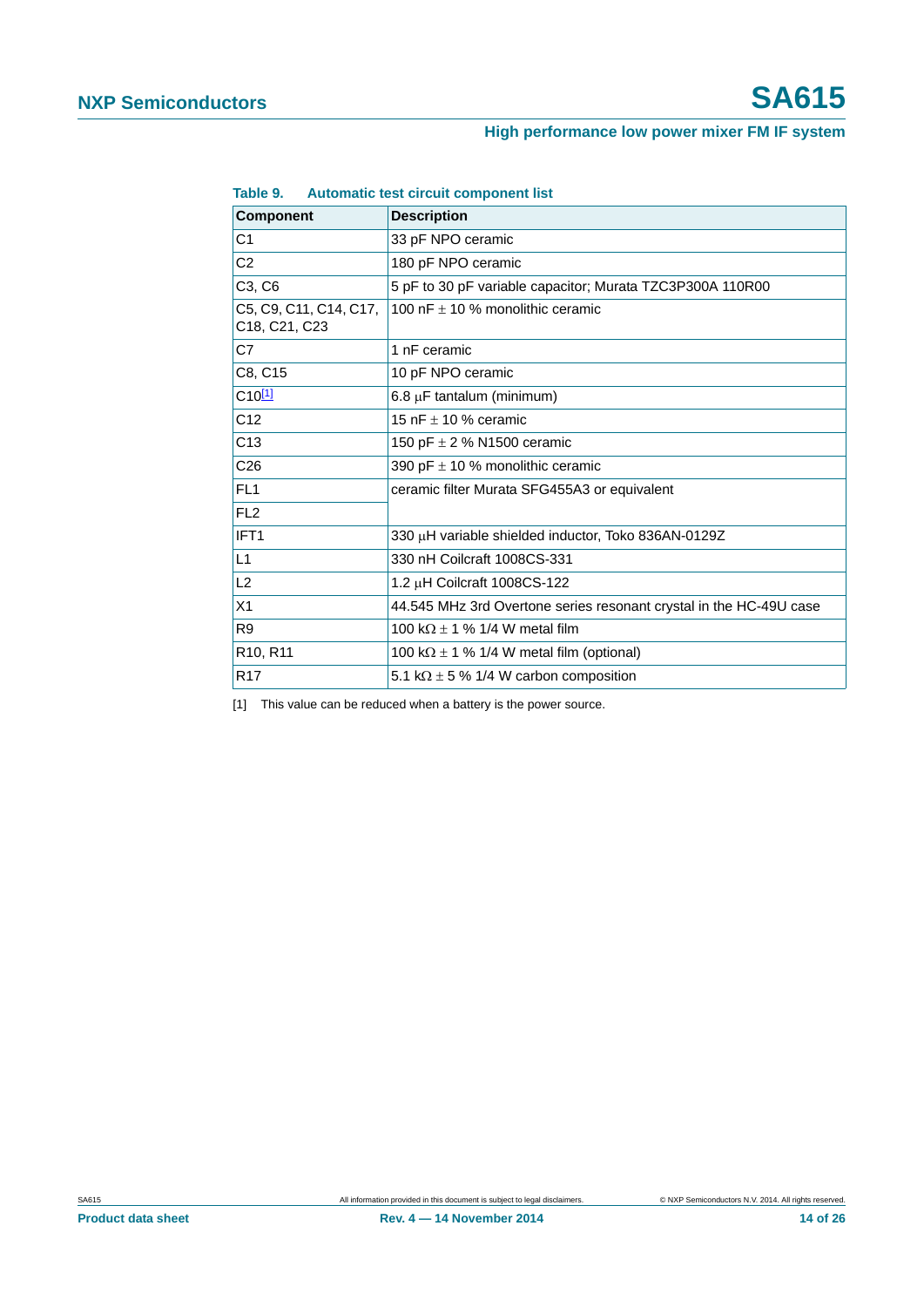# <span id="page-14-0"></span>**13. Package outline**



### **Fig 8. Package outline SOT163-1 (SO20)**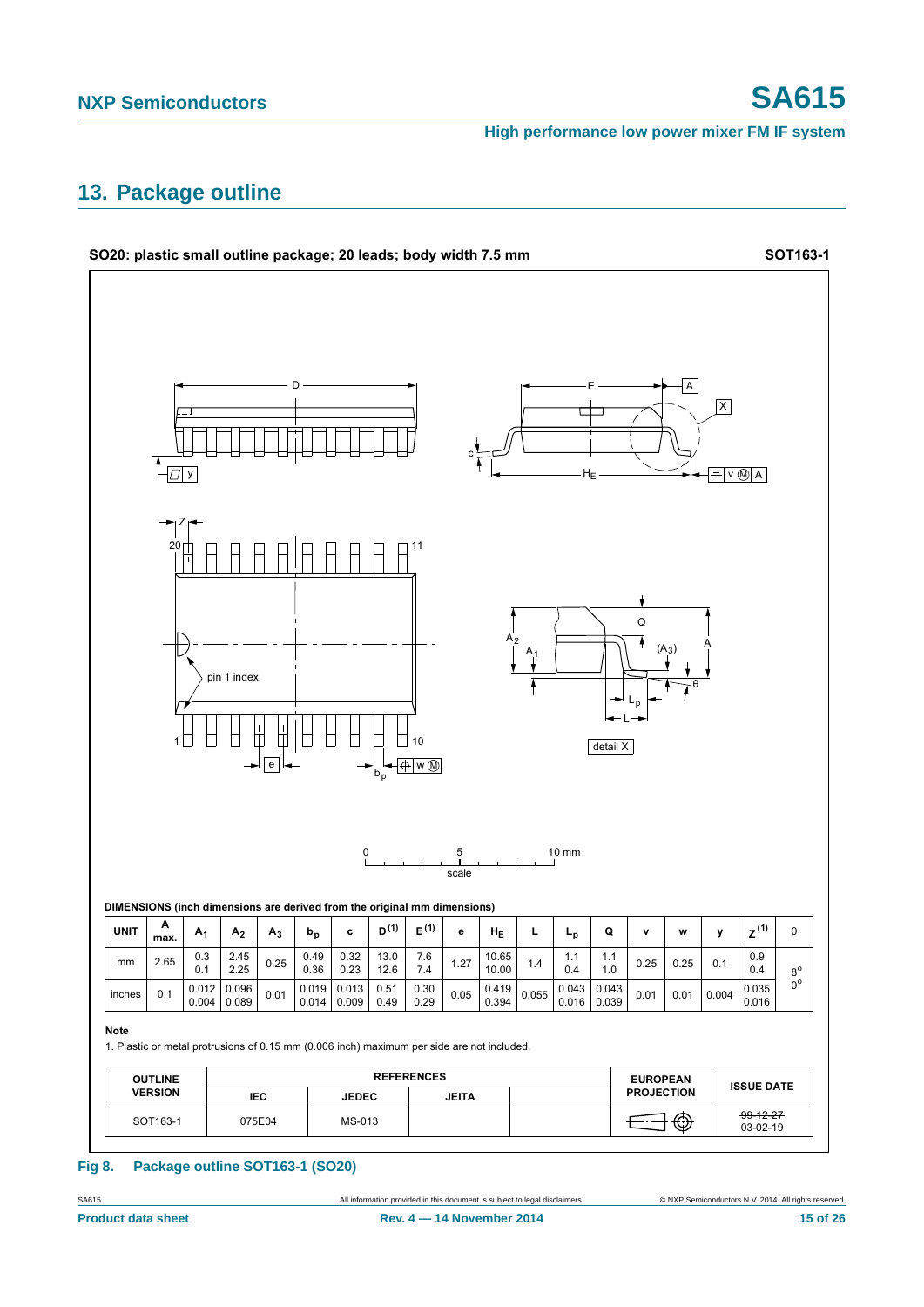

### **Fig 9. Package outline SOT266-1 (SSOP20)**

SA615 All information provided in this document is subject to legal disclaimers. © NXP Semiconductors N.V. 2014. All rights reserved.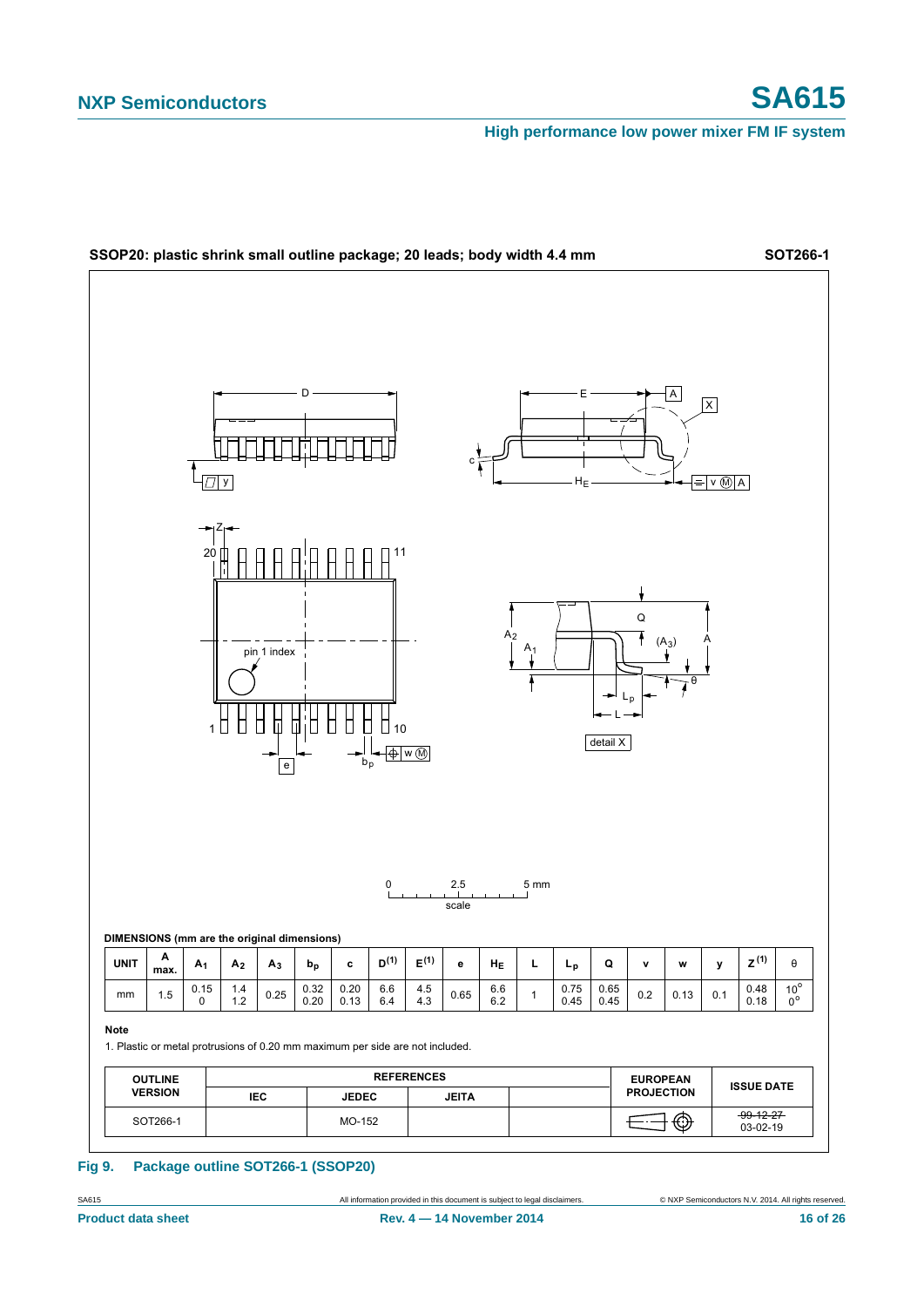# <span id="page-16-0"></span>**14. Soldering of SMD packages**

This text provides a very brief insight into a complex technology. A more in-depth account of soldering ICs can be found in Application Note *AN10365 "Surface mount reflow soldering description"*.

## <span id="page-16-1"></span>**14.1 Introduction to soldering**

Soldering is one of the most common methods through which packages are attached to Printed Circuit Boards (PCBs), to form electrical circuits. The soldered joint provides both the mechanical and the electrical connection. There is no single soldering method that is ideal for all IC packages. Wave soldering is often preferred when through-hole and Surface Mount Devices (SMDs) are mixed on one printed wiring board; however, it is not suitable for fine pitch SMDs. Reflow soldering is ideal for the small pitches and high densities that come with increased miniaturization.

## <span id="page-16-2"></span>**14.2 Wave and reflow soldering**

Wave soldering is a joining technology in which the joints are made by solder coming from a standing wave of liquid solder. The wave soldering process is suitable for the following:

- **•** Through-hole components
- **•** Leaded or leadless SMDs, which are glued to the surface of the printed circuit board

Not all SMDs can be wave soldered. Packages with solder balls, and some leadless packages which have solder lands underneath the body, cannot be wave soldered. Also, leaded SMDs with leads having a pitch smaller than ~0.6 mm cannot be wave soldered, due to an increased probability of bridging.

The reflow soldering process involves applying solder paste to a board, followed by component placement and exposure to a temperature profile. Leaded packages, packages with solder balls, and leadless packages are all reflow solderable.

Key characteristics in both wave and reflow soldering are:

- **•** Board specifications, including the board finish, solder masks and vias
- **•** Package footprints, including solder thieves and orientation
- **•** The moisture sensitivity level of the packages
- **•** Package placement
- **•** Inspection and repair
- **•** Lead-free soldering versus SnPb soldering

## <span id="page-16-3"></span>**14.3 Wave soldering**

Key characteristics in wave soldering are:

- **•** Process issues, such as application of adhesive and flux, clinching of leads, board transport, the solder wave parameters, and the time during which components are exposed to the wave
- **•** Solder bath specifications, including temperature and impurities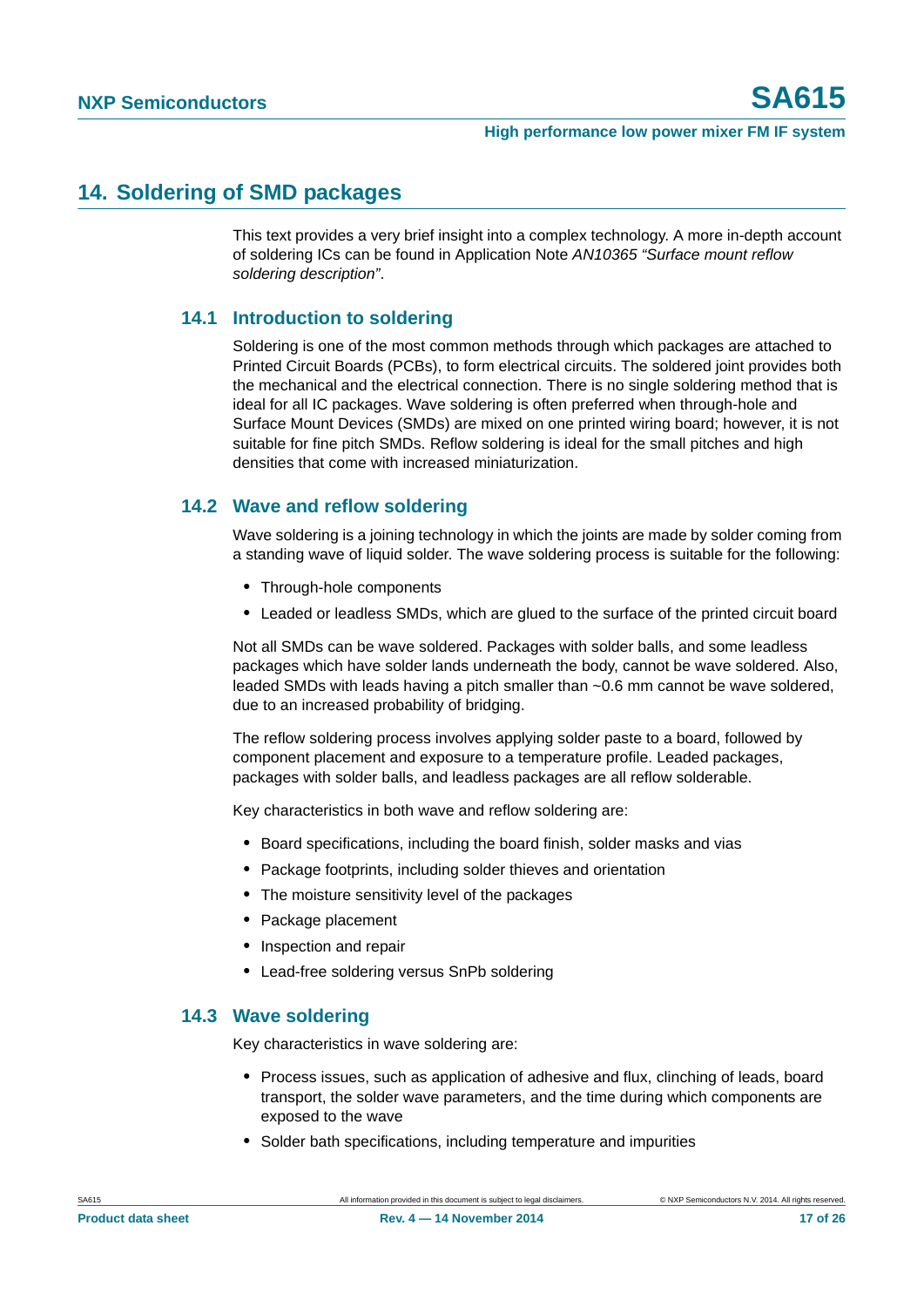## <span id="page-17-2"></span>**14.4 Reflow soldering**

Key characteristics in reflow soldering are:

- **•** Lead-free versus SnPb soldering; note that a lead-free reflow process usually leads to higher minimum peak temperatures (see [Figure 10\)](#page-18-0) than a SnPb process, thus reducing the process window
- **•** Solder paste printing issues including smearing, release, and adjusting the process window for a mix of large and small components on one board
- **•** Reflow temperature profile; this profile includes preheat, reflow (in which the board is heated to the peak temperature) and cooling down. It is imperative that the peak temperature is high enough for the solder to make reliable solder joints (a solder paste characteristic). In addition, the peak temperature must be low enough that the packages and/or boards are not damaged. The peak temperature of the package depends on package thickness and volume and is classified in accordance with [Table 10](#page-17-0) and [11](#page-17-1)

### <span id="page-17-0"></span>**Table 10. SnPb eutectic process (from J-STD-020D)**

| Package thickness (mm) | Package reflow temperature (°C) |            |  |
|------------------------|---------------------------------|------------|--|
|                        | Volume (mm <sup>3</sup> )       |            |  |
|                        | < 350                           | $\geq 350$ |  |
| < 2.5                  | 235                             | 220        |  |
| $\geq 2.5$             | 220                             | 220        |  |

### <span id="page-17-1"></span>**Table 11. Lead-free process (from J-STD-020D)**

| Package thickness (mm) | Package reflow temperature (°C) |             |        |  |
|------------------------|---------------------------------|-------------|--------|--|
|                        | Volume (mm <sup>3</sup> )       |             |        |  |
|                        | < 350                           | 350 to 2000 | > 2000 |  |
| < 1.6                  | 260                             | 260         | 260    |  |
| 1.6 to 2.5             | 260                             | 250         | 245    |  |
| > 2.5                  | 250                             | 245         | 245    |  |

Moisture sensitivity precautions, as indicated on the packing, must be respected at all times.

Studies have shown that small packages reach higher temperatures during reflow soldering, see [Figure 10](#page-18-0).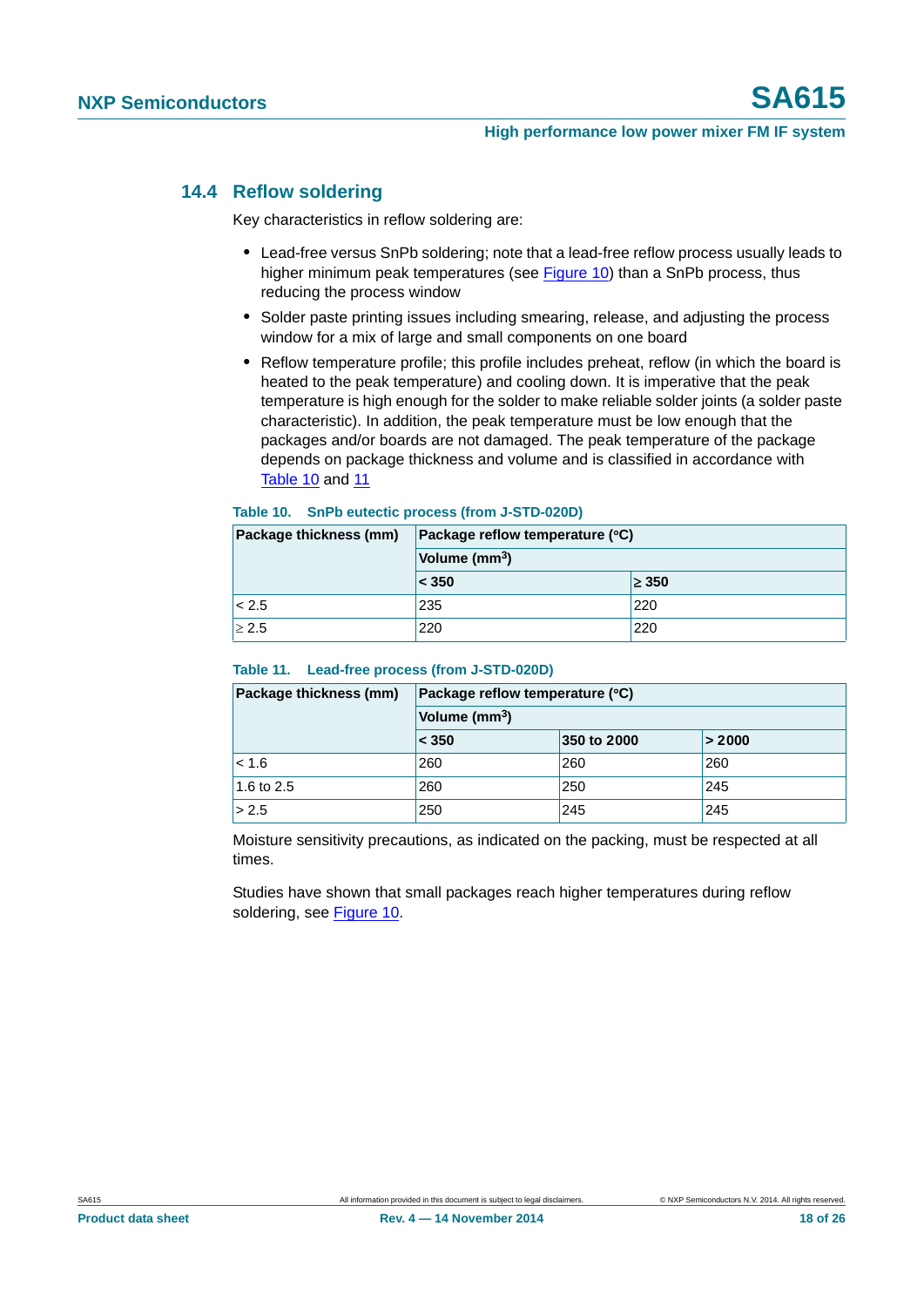

<span id="page-18-0"></span>For further information on temperature profiles, refer to Application Note *AN10365 "Surface mount reflow soldering description"*.

**Product data sheet Rev. 4 — 14 November 2014 Rev. 4 — 14 November 2014 19 of 26**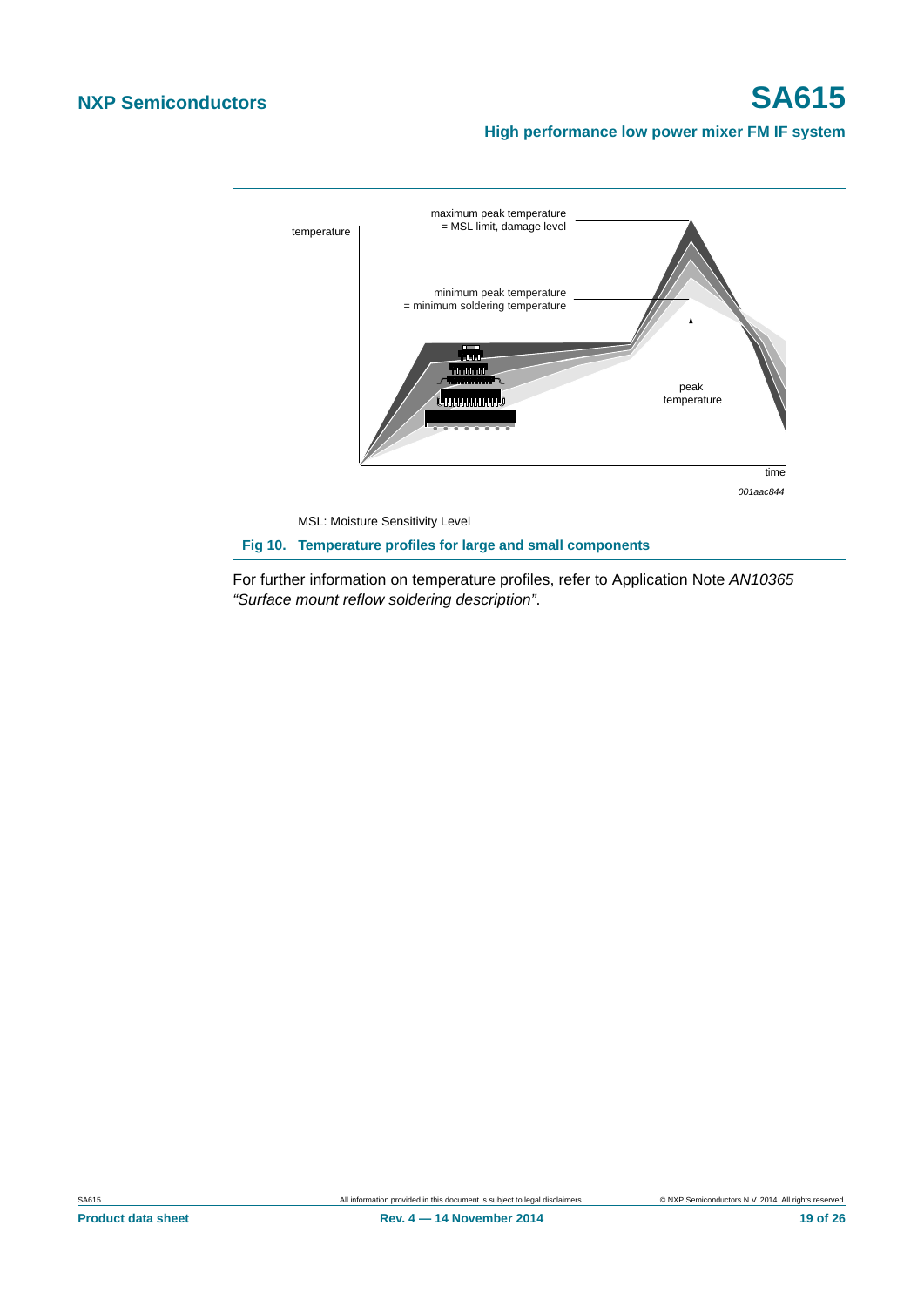# <span id="page-19-0"></span>**15. Soldering: PCB footprints**

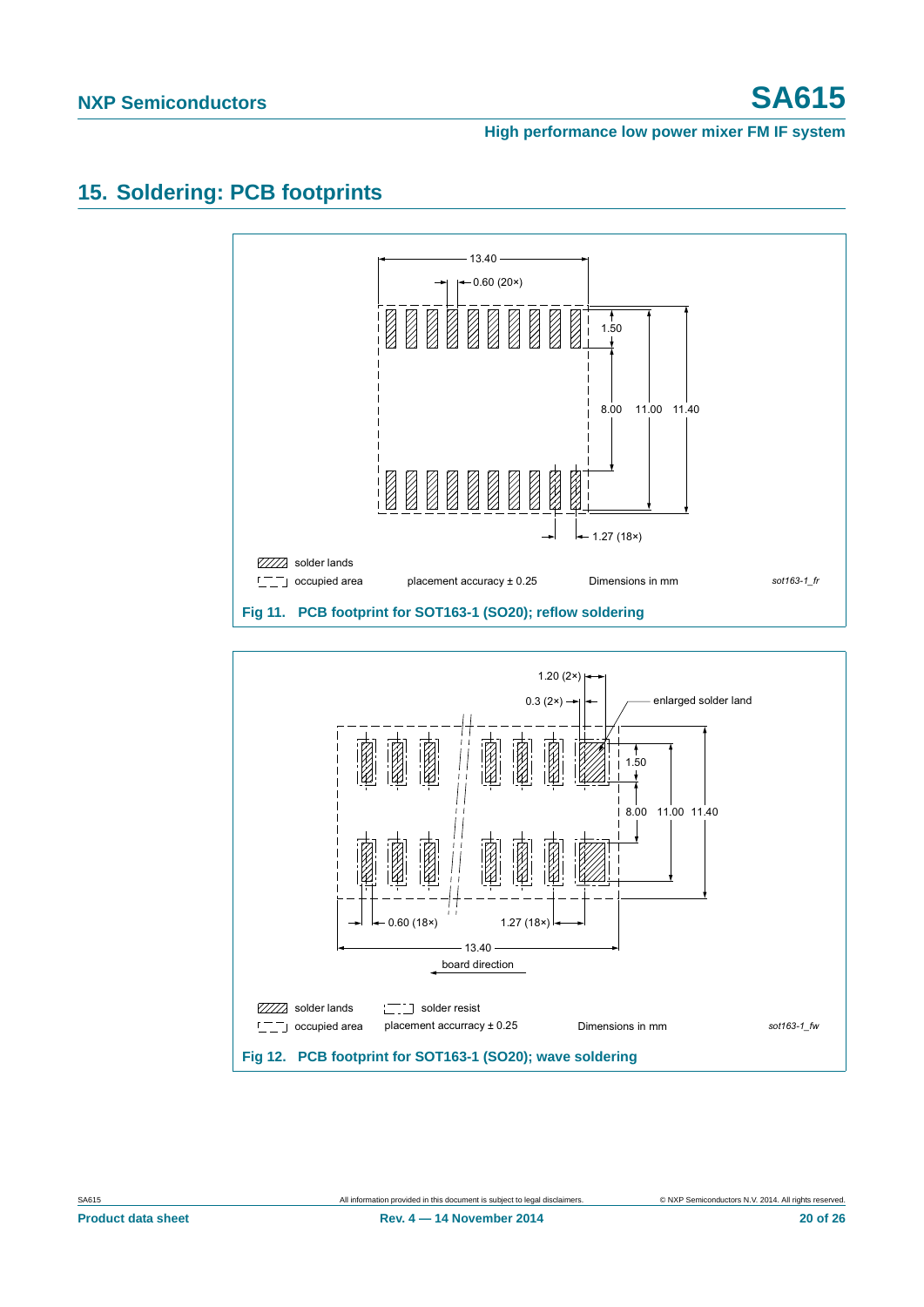

**Fig 13. PCB footprint for SOT266-1 (SSOP20); reflow soldering**

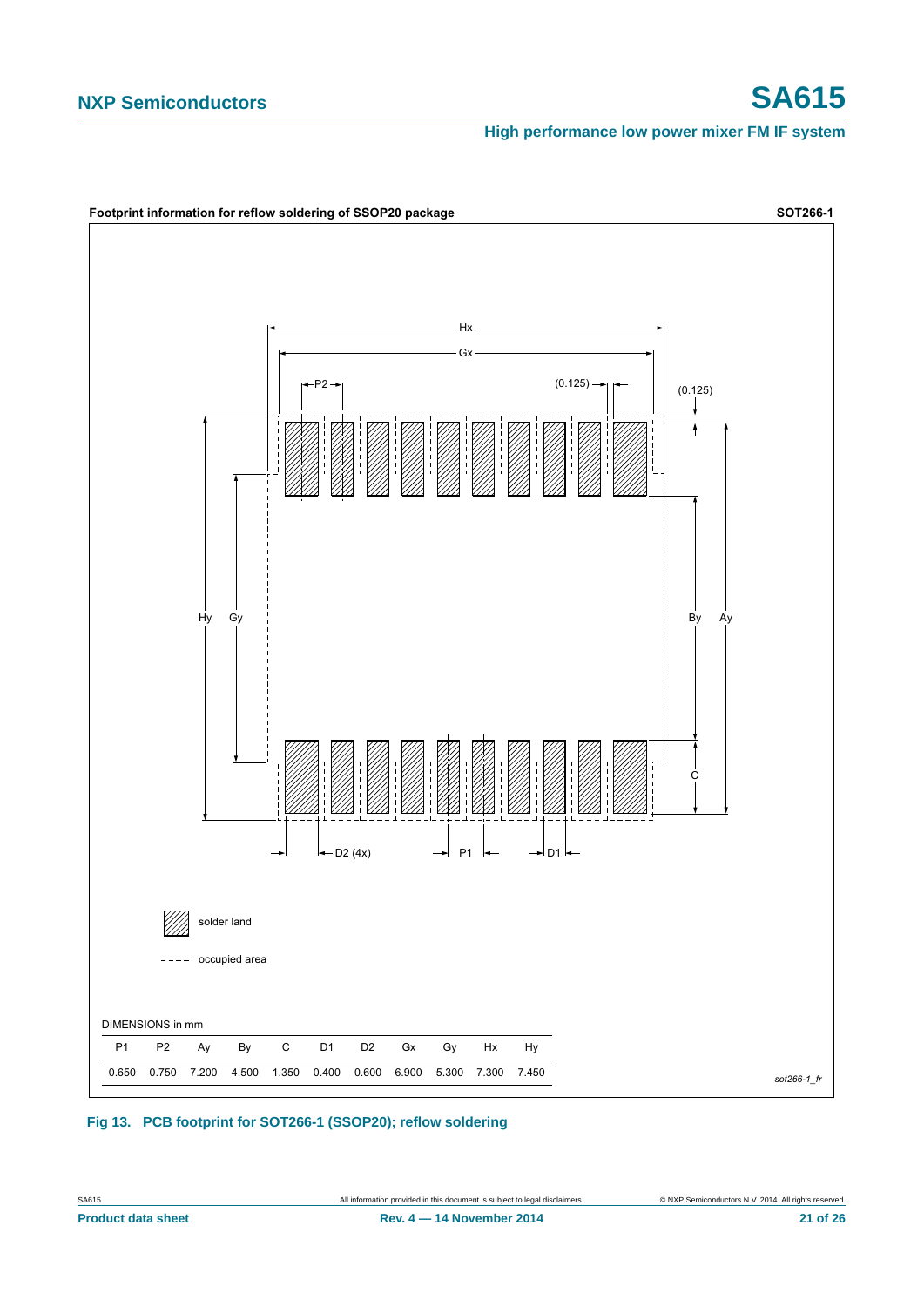# <span id="page-21-0"></span>**16. Abbreviations**

| Table 12.<br><b>Abbreviations</b>              |  |  |  |  |
|------------------------------------------------|--|--|--|--|
| <b>Description</b>                             |  |  |  |  |
| <b>Amplitude Modulation</b>                    |  |  |  |  |
| Advanced Mobile Phone System                   |  |  |  |  |
| Amplitude Shift Keying                         |  |  |  |  |
| Complementary Metal-Oxide Semiconductor        |  |  |  |  |
| ElectroStatic Discharge                        |  |  |  |  |
| <b>Equivalent Series Resistor</b>              |  |  |  |  |
| <b>Frequency Modulation</b>                    |  |  |  |  |
| <b>Frequency Shift Keying</b>                  |  |  |  |  |
| Intermediate Frequency                         |  |  |  |  |
| inductor-capacitor filter                      |  |  |  |  |
| Radio Frequency                                |  |  |  |  |
| Received Signal Strength Indicator             |  |  |  |  |
| <b>Subsidiary Communications Authorization</b> |  |  |  |  |
| Signal-to-Noise-And-Distortion ratio           |  |  |  |  |
| <b>Total Access Communication System</b>       |  |  |  |  |
| <b>Total Harmonic Distortion</b>               |  |  |  |  |
| Transistor-Transistor Logic                    |  |  |  |  |
| Ultra High Frequency                           |  |  |  |  |
| Very High Frequency                            |  |  |  |  |
|                                                |  |  |  |  |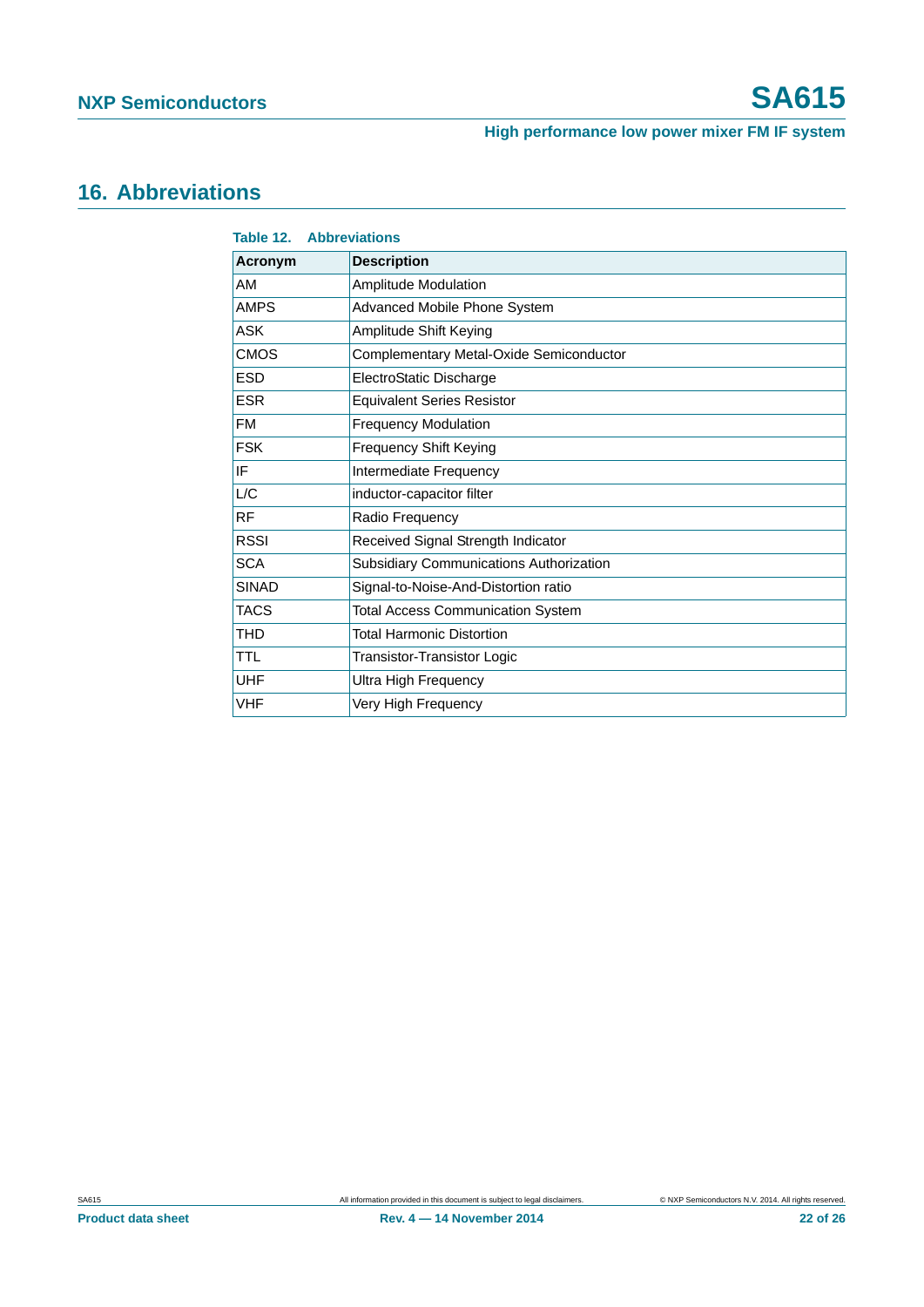# <span id="page-22-0"></span>**17. Revision history**

### **Table 13. Revision history**

| Document ID    | Release date                                                    | Data sheet status     | <b>Change notice</b> | <b>Supersedes</b> |  |
|----------------|-----------------------------------------------------------------|-----------------------|----------------------|-------------------|--|
| SA615 v.4      | 20141114                                                        | Product data sheet    |                      | SA615 v.3         |  |
| Modifications: | Table 8 "SA615 application component list" updated<br>$\bullet$ |                       |                      |                   |  |
|                | • Figure 4 "SA615 45 MHz application circuit" updated           |                       |                      |                   |  |
| SA615 v.3      | 20140512                                                        | Product data sheet    |                      | SA615 v.2         |  |
| SA615 v.2      | 19971107                                                        | Product specification | 853-1402 18665       | NE/SA615 v.1      |  |
| NE/SA615 v.1   | 19921103                                                        | Product specification | 853-1402 08109       |                   |  |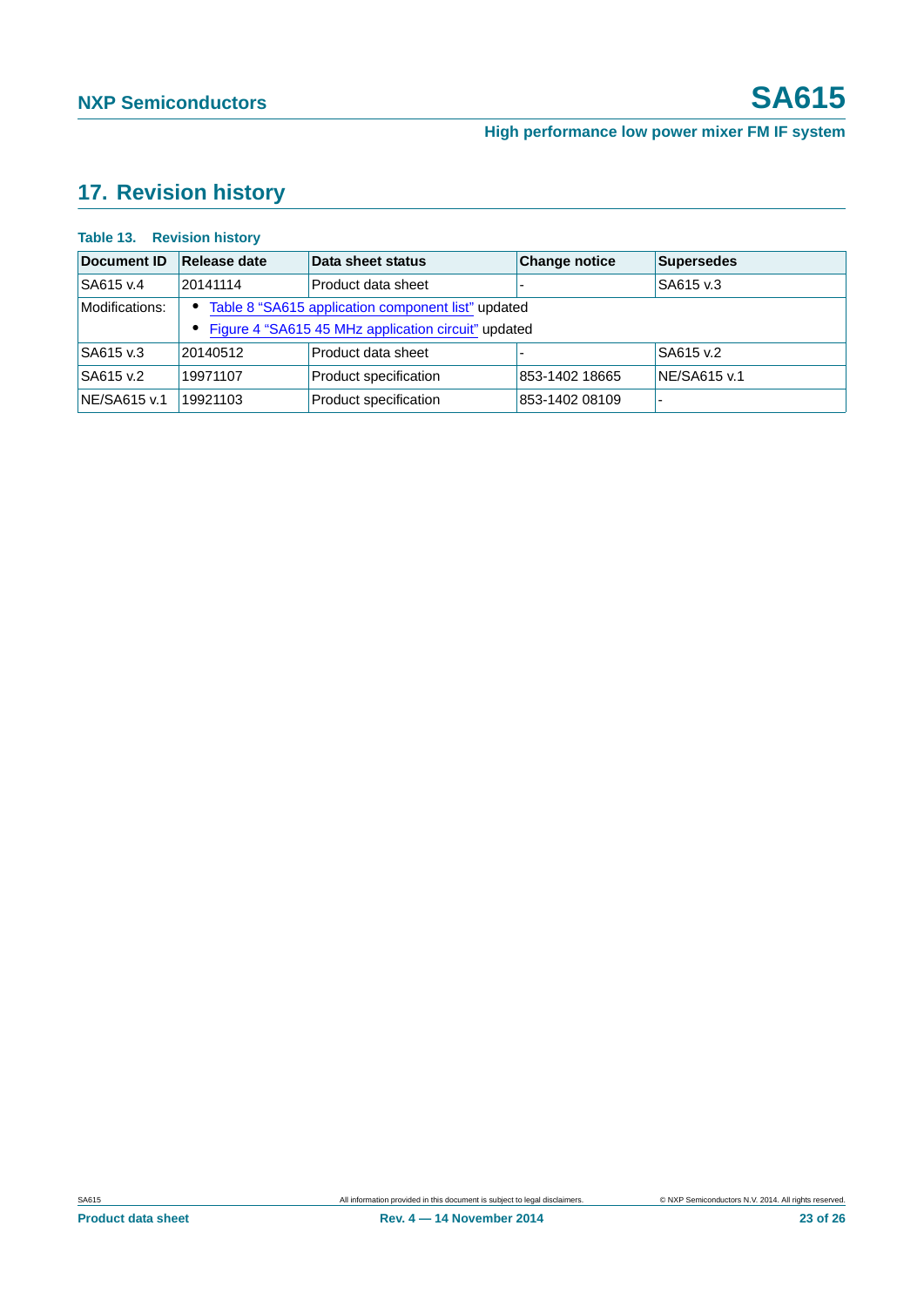# <span id="page-23-3"></span>**18. Legal information**

## <span id="page-23-4"></span>**18.1 Data sheet status**

| Document status[1][2]          | <b>Product status</b> <sup>[3]</sup> | <b>Definition</b>                                                                     |
|--------------------------------|--------------------------------------|---------------------------------------------------------------------------------------|
| Objective [short] data sheet   | Development                          | This document contains data from the objective specification for product development. |
| Preliminary [short] data sheet | Qualification                        | This document contains data from the preliminary specification.                       |
| Product [short] data sheet     | Production                           | This document contains the product specification.                                     |

<span id="page-23-0"></span>[1] Please consult the most recently issued document before initiating or completing a design.

<span id="page-23-1"></span>[2] The term 'short data sheet' is explained in section "Definitions".

<span id="page-23-2"></span>[3] The product status of device(s) described in this document may have changed since this document was published and may differ in case of multiple devices. The latest product status<br>information is available on the Intern

## <span id="page-23-5"></span>**18.2 Definitions**

**Draft —** The document is a draft version only. The content is still under internal review and subject to formal approval, which may result in modifications or additions. NXP Semiconductors does not give any representations or warranties as to the accuracy or completeness of information included herein and shall have no liability for the consequences of use of such information.

**Short data sheet —** A short data sheet is an extract from a full data sheet with the same product type number(s) and title. A short data sheet is intended for quick reference only and should not be relied upon to contain detailed and full information. For detailed and full information see the relevant full data sheet, which is available on request via the local NXP Semiconductors sales office. In case of any inconsistency or conflict with the short data sheet, the full data sheet shall prevail.

**Product specification —** The information and data provided in a Product data sheet shall define the specification of the product as agreed between NXP Semiconductors and its customer, unless NXP Semiconductors and customer have explicitly agreed otherwise in writing. In no event however, shall an agreement be valid in which the NXP Semiconductors product is deemed to offer functions and qualities beyond those described in the Product data sheet.

## <span id="page-23-6"></span>**18.3 Disclaimers**

**Limited warranty and liability —** Information in this document is believed to be accurate and reliable. However, NXP Semiconductors does not give any representations or warranties, expressed or implied, as to the accuracy or completeness of such information and shall have no liability for the consequences of use of such information. NXP Semiconductors takes no responsibility for the content in this document if provided by an information source outside of NXP Semiconductors.

In no event shall NXP Semiconductors be liable for any indirect, incidental, punitive, special or consequential damages (including - without limitation - lost profits, lost savings, business interruption, costs related to the removal or replacement of any products or rework charges) whether or not such damages are based on tort (including negligence), warranty, breach of contract or any other legal theory.

Notwithstanding any damages that customer might incur for any reason whatsoever, NXP Semiconductors' aggregate and cumulative liability towards customer for the products described herein shall be limited in accordance with the *Terms and conditions of commercial sale* of NXP Semiconductors.

**Right to make changes —** NXP Semiconductors reserves the right to make changes to information published in this document, including without limitation specifications and product descriptions, at any time and without notice. This document supersedes and replaces all information supplied prior to the publication hereof.

**Suitability for use —** NXP Semiconductors products are not designed, authorized or warranted to be suitable for use in life support, life-critical or safety-critical systems or equipment, nor in applications where failure or malfunction of an NXP Semiconductors product can reasonably be expected to result in personal injury, death or severe property or environmental damage. NXP Semiconductors and its suppliers accept no liability for inclusion and/or use of NXP Semiconductors products in such equipment or applications and therefore such inclusion and/or use is at the customer's own risk.

**Applications —** Applications that are described herein for any of these products are for illustrative purposes only. NXP Semiconductors makes no representation or warranty that such applications will be suitable for the specified use without further testing or modification.

Customers are responsible for the design and operation of their applications and products using NXP Semiconductors products, and NXP Semiconductors accepts no liability for any assistance with applications or customer product design. It is customer's sole responsibility to determine whether the NXP Semiconductors product is suitable and fit for the customer's applications and products planned, as well as for the planned application and use of customer's third party customer(s). Customers should provide appropriate design and operating safeguards to minimize the risks associated with their applications and products.

NXP Semiconductors does not accept any liability related to any default. damage, costs or problem which is based on any weakness or default in the customer's applications or products, or the application or use by customer's third party customer(s). Customer is responsible for doing all necessary testing for the customer's applications and products using NXP Semiconductors products in order to avoid a default of the applications and the products or of the application or use by customer's third party customer(s). NXP does not accept any liability in this respect.

**Limiting values —** Stress above one or more limiting values (as defined in the Absolute Maximum Ratings System of IEC 60134) will cause permanent damage to the device. Limiting values are stress ratings only and (proper) operation of the device at these or any other conditions above those given in the Recommended operating conditions section (if present) or the Characteristics sections of this document is not warranted. Constant or repeated exposure to limiting values will permanently and irreversibly affect the quality and reliability of the device.

**Terms and conditions of commercial sale —** NXP Semiconductors products are sold subject to the general terms and conditions of commercial sale, as published at<http://www.nxp.com/profile/terms>, unless otherwise agreed in a valid written individual agreement. In case an individual agreement is concluded only the terms and conditions of the respective agreement shall apply. NXP Semiconductors hereby expressly objects to applying the customer's general terms and conditions with regard to the purchase of NXP Semiconductors products by customer.

**No offer to sell or license —** Nothing in this document may be interpreted or construed as an offer to sell products that is open for acceptance or the grant, conveyance or implication of any license under any copyrights, patents or other industrial or intellectual property rights.

SA615 **All information provided in this document is subject to legal disclaimers. EXP Semiconductors N.V. 2014. All rights reserved.**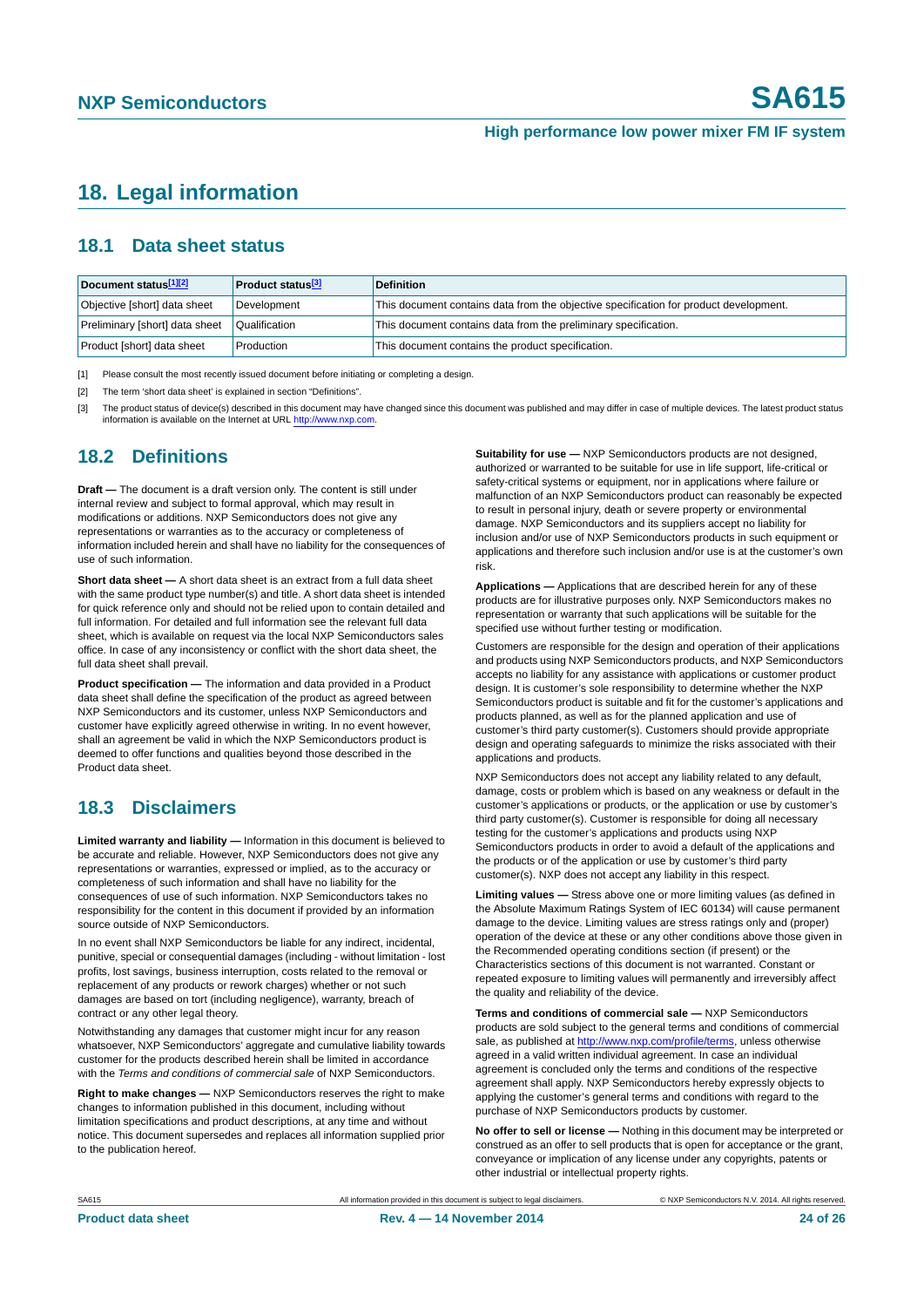**Export control —** This document as well as the item(s) described herein may be subject to export control regulations. Export might require a prior authorization from competent authorities.

**Non-automotive qualified products —** Unless this data sheet expressly states that this specific NXP Semiconductors product is automotive qualified, the product is not suitable for automotive use. It is neither qualified nor tested in accordance with automotive testing or application requirements. NXP Semiconductors accepts no liability for inclusion and/or use of non-automotive qualified products in automotive equipment or applications.

In the event that customer uses the product for design-in and use in automotive applications to automotive specifications and standards, customer (a) shall use the product without NXP Semiconductors' warranty of the product for such automotive applications, use and specifications, and (b) whenever customer uses the product for automotive applications beyond

### NXP Semiconductors' specifications such use shall be solely at customer's own risk, and (c) customer fully indemnifies NXP Semiconductors for any liability, damages or failed product claims resulting from customer design and use of the product for automotive applications beyond NXP Semiconductors' standard warranty and NXP Semiconductors' product specifications.

**Translations —** A non-English (translated) version of a document is for reference only. The English version shall prevail in case of any discrepancy between the translated and English versions.

## <span id="page-24-0"></span>**18.4 Trademarks**

Notice: All referenced brands, product names, service names and trademarks are the property of their respective owners.

# <span id="page-24-1"></span>**19. Contact information**

For more information, please visit: **http://www.nxp.com**

For sales office addresses, please send an email to: **salesaddresses@nxp.com**